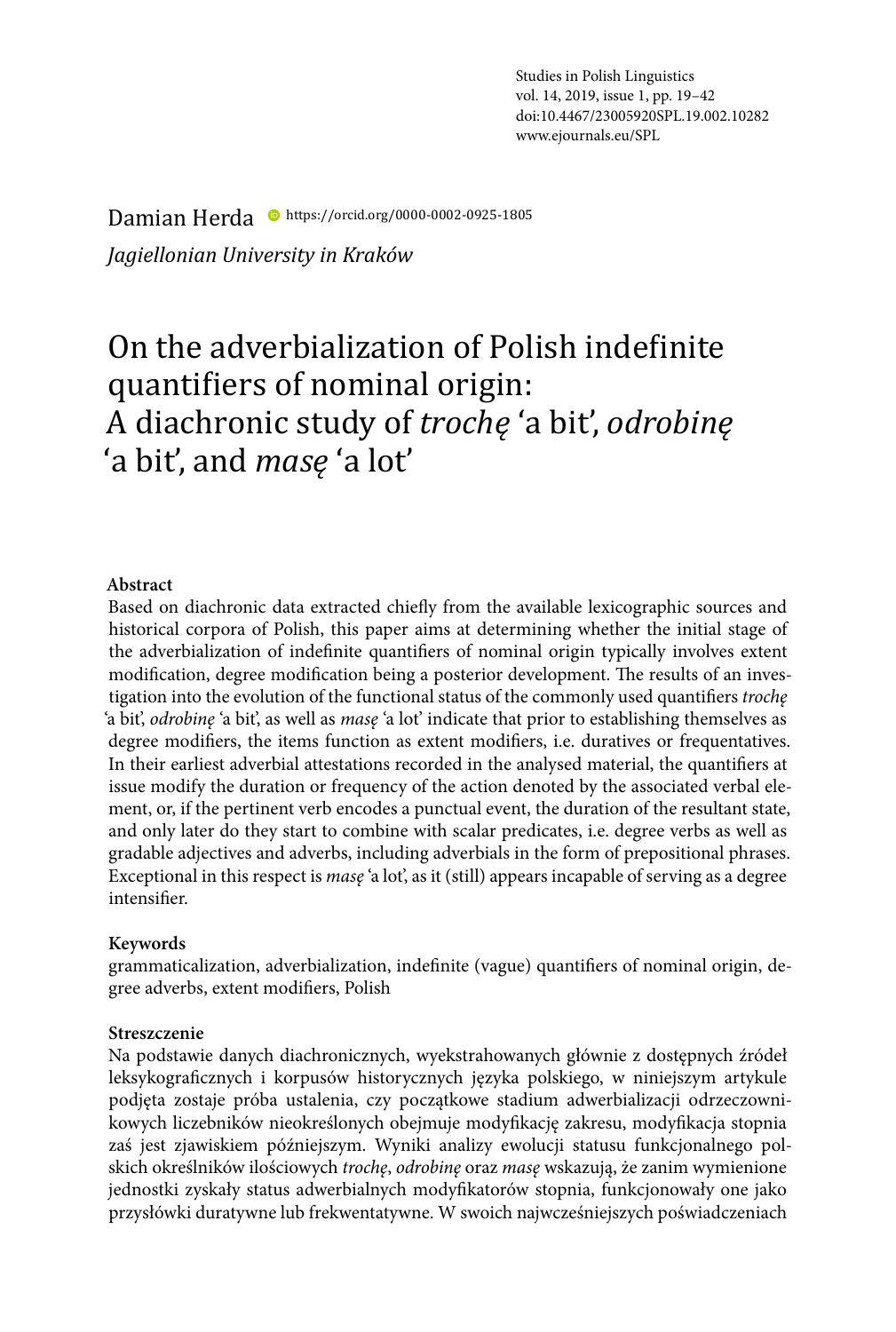przysłówkowych w badanym materiale omawiane kwantyfikatory informują bowiem o długości lub częstotliwości akcji denotowanej przez towarzyszący im predykat werbalny bądź – jeśli dany czasownik koduje zdarzenie punktowe – o długości stanu będącego rezultatem owego zdarzenia. Dopiero kolejny etap ich uprzysłówkowienia przejawia się współwystępowaniem z predykatami skalarnymi, tj. czasownikami leksykalizującymi skalę stopnia, przymiotnikami i przysłówkami stopniowalnymi, jak również okolicznikami w postaci fraz przyimkowych. Wyjątek stanowi tu liczebnik *masę*, ponieważ nie rozwinął on (jeszcze) regularnych użyć intensyfikujących.

#### **Słowa kluczowe**

gramatykalizacja, adwerbializacja (uprzysłówkowienie), odrzeczownikowe liczebniki nieokreślone, przysłówki stopnia, modyfikatory zakresu, język polski

# 1. Introduction<sup>1</sup>

In grammaticalization theory, it is claimed that for a partitive noun to develop adverbial uses,<sup>2</sup> it must first undergo numeralization, i.e. syntactic reanalysis as an indefinite quantifier, attendant upon the schematization of its original meaning (cf. Traugott 2008: 235):

| $(1)$ partitive       | quantifier             | adverb            |
|-----------------------|------------------------|-------------------|
| 'a part/portion/unit/ | 'a non-specific small/ | 'to a small/large |
| $(sub)$ set of        | large quantity of      | degree/extent'    |

At the same time, it has been observed that the emergence of a purely quantificational sense in a partitive does not presuppose its immediate adverbialization (Doetjes 1997: 101), i.e. distributional extension from nouns to verbs as well as adjectives and other adverbs, including adverbials in the form of prepositional phrases.

Particularly significant here is the fact that while the former stage of the above-sketched process, i.e. the development of partitives into vague quantifiers, has already received a fair share of attention cross-linguistically (cf., among others, Schabowska 1962, 1967, 1970 for Polish; Brems 2003, 2011 for English;

<sup>&</sup>lt;sup>1</sup> The abbreviations used for glosses in this paper are as follows:  $3 -$  third person, FEM – feminine gender, MASC – masculine gender, NEUT – neuter gender, DIM – diminutive form, COMP - comparative form, PST - past tense, PRES - present tense, NOM - nominative case, gen – genitive case, acc – accusative case, instr – instrumental case, loc – locative case, sg – singular number, pl – plural number. 2 It is possible to distinguish two types of partitive nouns: quantity partitives, e.g. *odrobina* 

<sup>&#</sup>x27;crumb', as used in *odrobiny chleba* 'crumbs of bread', and quality partitives, e.g. *rodzaj* 'kind', as in *różne rodzaje muzyki* 'various kinds of music', of which only the former will be of interest in the study. The term *partitive* (*partitive noun*) will therefore be employed with reference to quantity partitives in the remainder of this paper. Quantity partitives themselves, however, may be encountered in the literature under a variety of other names, e.g. *measure nouns* (cf., e.g., Brems 2003) and *classifiers* (cf., e.g., Willim 2006).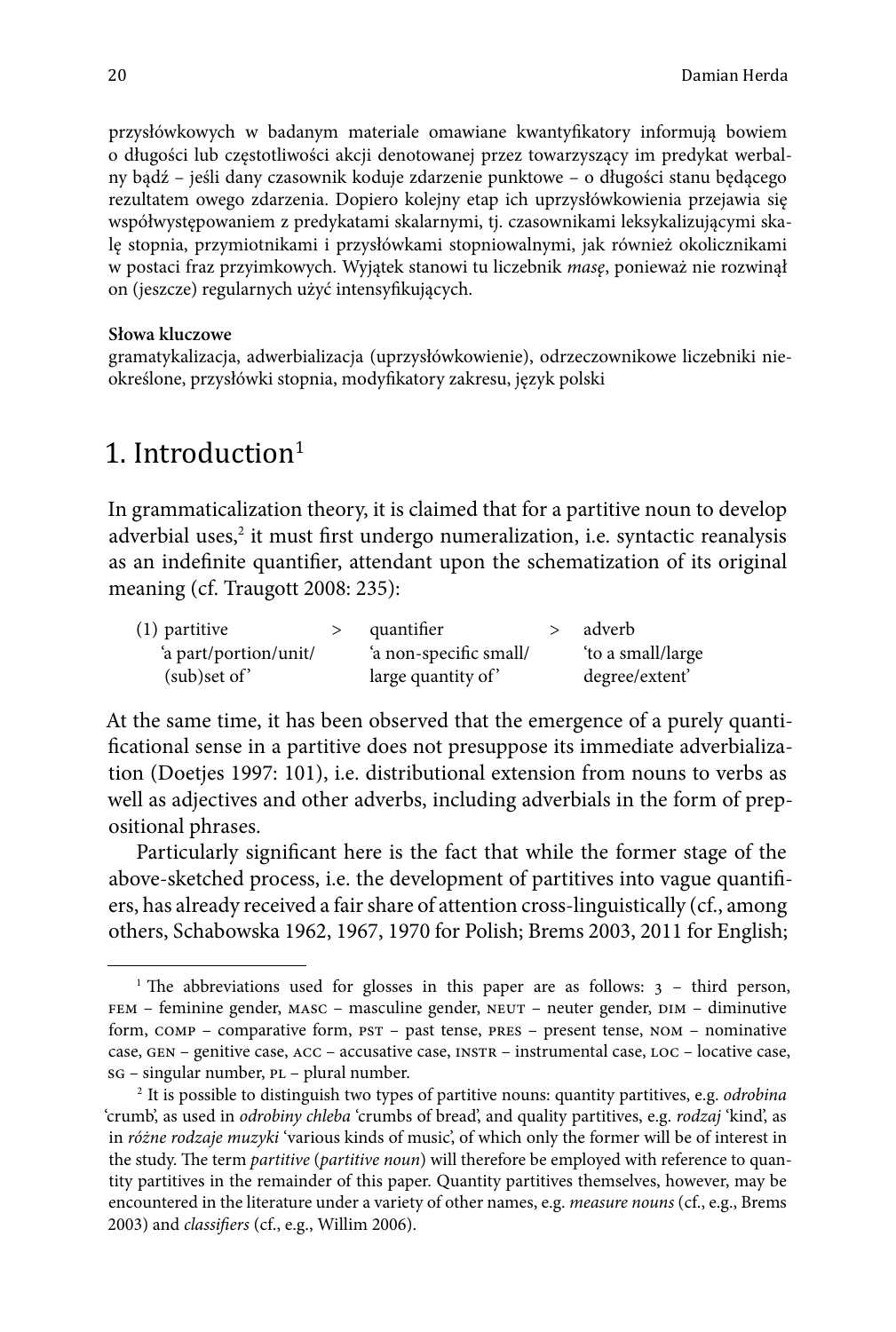Brems 2015 for French; Verveckken 2015 for Spanish; Giacalone Ramat 2018 for Italian), the subsequent expansion of numeralized items to adverbial contexts generally remains a largely unexplored territory (but cf. Claridge and Kytö 2014a, b; Norde et al. 2014; De Clerck and Brems 2016). Therefore, based on a diachronic analysis of the functional status of the Polish items *trochę* 'a bit', *odrobinę* 'a bit', and *masę* 'a lot', this paper seeks to shed new light on this hitherto under-researched phenomenon by determining whether the initial phase of the adverbialization of quantifiers of nominal origin (henceforth: nominal quantifiers) typically involves extent modification, degree modification being a subsequent development.3

The paper is organized as follows. In section 2, I outline the phenomenon of numeralization of nouns, with a focus on the relevant Polish facts. In section 3, I address the extension of nominal quantifiers to adverbial uses. In section 4, I offer a diachronic analysis of empirical data from Polish. The main conclusions reached in the investigation as well as some prospects for further research in the field are presented in section 5.

## 2. Numeralization: from partitives to quantifiers

As demonstrated by, among others, Schabowska (1962, 1967, 1970), Brems (2003, 2011, 2015), Verveckken (2015), and Giacalone Ramat (2018), partitives, i.e. nouns whose primary function consists in individuation, understood as the imposition of conceptual boundaries on the associated nominals' reference by means of either unit-excerption, part/portion-excerption or unit-creation (Willim 2006: 44),<sup>4</sup> and which incorporate a "conception of [their] typical size" (Langacker 1991: 88), exhibit a cross-linguistic propensity to develop into indefinite (vague) quantifiers,<sup>5</sup> expressing numerosities and amounts in an approximative manner (Klemensiewicz 1981: 60; Laskowski 1984: 341– 342).<sup>6</sup> According to Doetjes (1997: 141–142), Grochowski (2005: 107), and

<sup>&</sup>lt;sup>3</sup> The difference between degree and extent modification is discussed in section 3.

<sup>4</sup> In fact, it is also possible to discern numeralized nouns which do not originally function as partitives, e.g. *moc* 'a lot; lit.: power', as used in *moc życzeń* 'a lot of wishes' (cf. Schabowska 1962, 1967).

<sup>&</sup>lt;sup>5</sup> However, the treatment of this sort of quantifiers in Polish is marked by a high degree of terminological inconsistency. For instance, such items are labelled as *liczebniki nieokreślone* 'indefinite quantifiers' in Obrębska-Jabłońska (1948) and Schabowska (1967), as *liczebniki partytywne nieokreślone* 'partitive indefinite quantifiers' in Laskowski (1984), and as *liczebniki niewłaściwe* 'quantifiers improper' in Grochowski (1996).

<sup>&</sup>lt;sup>6</sup> Notably, whereas the reference of vague quantifiers cannot be rendered more specific by means of modification, numerals may co-occur with approximative modifiers which in fact yield an indefinite reading, as in *mniej więcej siedem dni* 'more or less seven days' (cf. Grochowski 1996).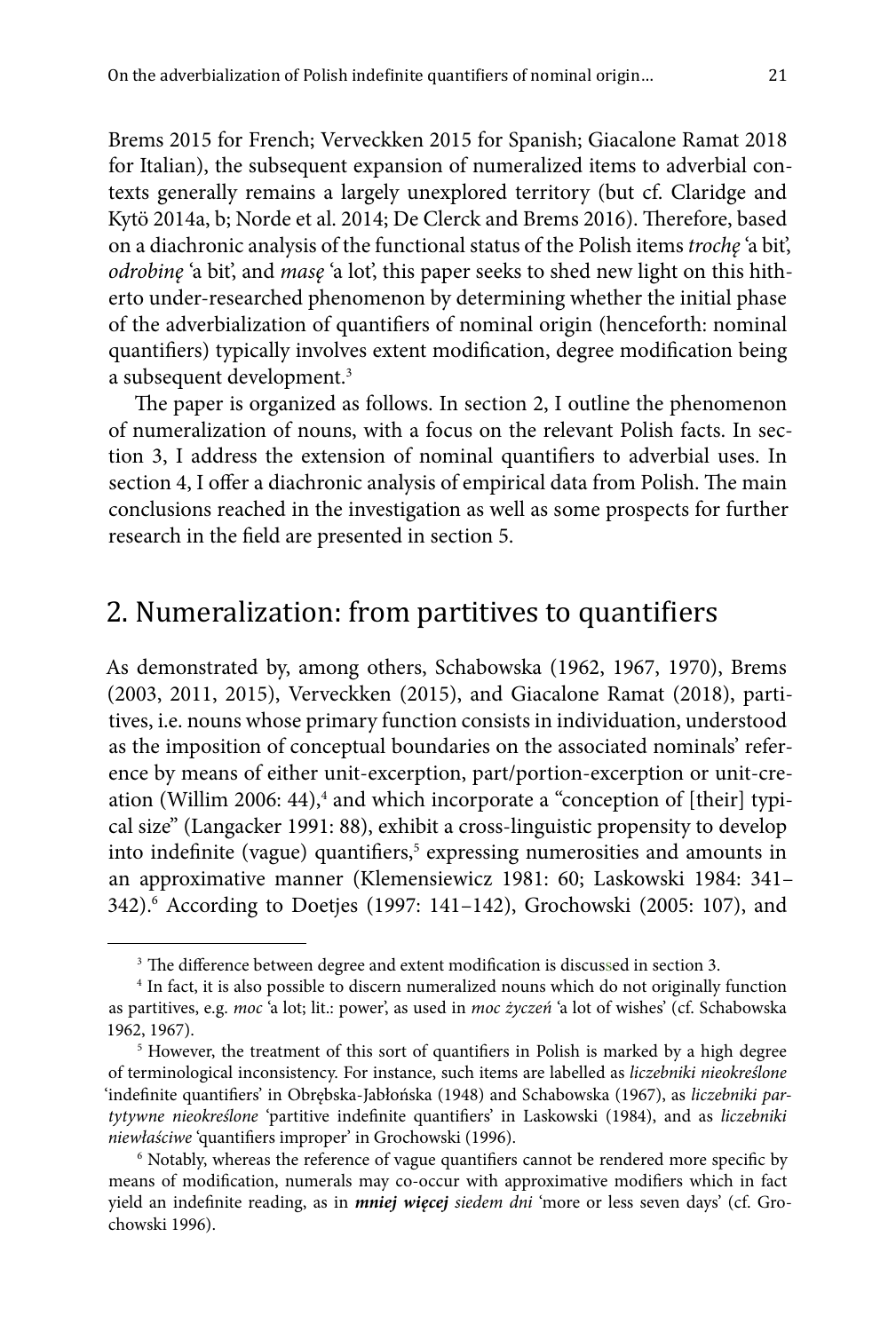Claridge and Kytö (2014a: 44), it is likewise possible for this type of quantifiers to imply the degree of intensity rather than the quantity of what the concomitant nominal stands for. Depending on whether a given quantifier points to a non-specific high or low quantity/degree, it can be referred to as either multal or paucal (Huddleston and Pullum 2002: 365-366).<sup>7</sup>

The transition of nouns into quantifiers is traditionally referred to in the Polish literature as numeralization (Polish *numeralizacja*, cf. Schabowska 1962), which itself can be looked at as a kind of a larger linguistic process, namely grammaticalization (cf. Brems 2003, 2011, 2015; Verveckken 2015; Giacalone Ramat 2018), whereby items and constructions possessing lexical (descriptive) content increase their functional potential and develop more abstract, grammatical meanings (Hopper and Traugott 2003: 1; Claridge and Kytö 2014b: 259).<sup>8</sup> The first stage of numeralization consists in what is typically labelled in the grammaticalization framework as semantic bleaching/reduction/attrition or desemanticization (cf. Lehmann 1985; Heine 2003), defined simply as "loss in meaning content" (Heine 2003: 579). Although all of the aforementioned terms point to a general grammaticalization-induced decrease in the semantic potential of a grammaticalizing item, Hopper and Traugott (2003: 94) argue that at least at the onset of the grammaticalization process, "there is a redistribution or shift, not a loss, of meaning," which is why the initial phase of numeralization should rather be thought of as an instance of semantic generalization, or, more precisely, "the semanticization of quantifier meaning through repeated pragmatic inferencing of size or scalar implications that are part of the lexical semantics of the [partitive]" (Brems 2011: 108). In other words, partitives undergoing numeralization acquire "a different sense in which size becomes the most salient specification" (Langacker 1991: 88).<sup>9</sup> As Brems (2011: 231) further observes, this semantic change also involves subjectification, manifesting itself in "a shift from the [partitive] contributing to propositional content to expressing meaning that indexes speaker-relatedness," since indefinite quantifiers convey the speaker's scalar assessments arrived at on the basis of "a scale with some implicit norm or standard" (Radden and Dirven 2007: 117).

<sup>7</sup> It should be borne in mind, though, that the term *paucal* may also refer to a distinct value of the grammatical category of number in some languages, on a par with singular, dual, trial, and plural. As Corbett (2004: 22) points out, "[t]he paucal is used to refer to a small number of distinct real world entities," and hence bears semantic resemblance to the English quantifier *a few* (as well as its Polish counterpart *kilka* 'a few').

<sup>8</sup> In addition, grammaticalization encompasses instances in which a grammatical word/ construction takes on novel grammatical functions. For a comprehensive discussion of the phenomenon at issue, see Hopper and Traugott (2003).

<sup>9</sup> In fact, numeralization also incorporates changes whereby the relevant items only acquire different morphosyntactic properties, without any obvious semantic developments, as was the case with the emergence of Polish higher numerals (i.e.  $\geq$ 5) from nouns (cf. Miechowicz-Mathiasen and Dziubała-Szrejbrowska 2013).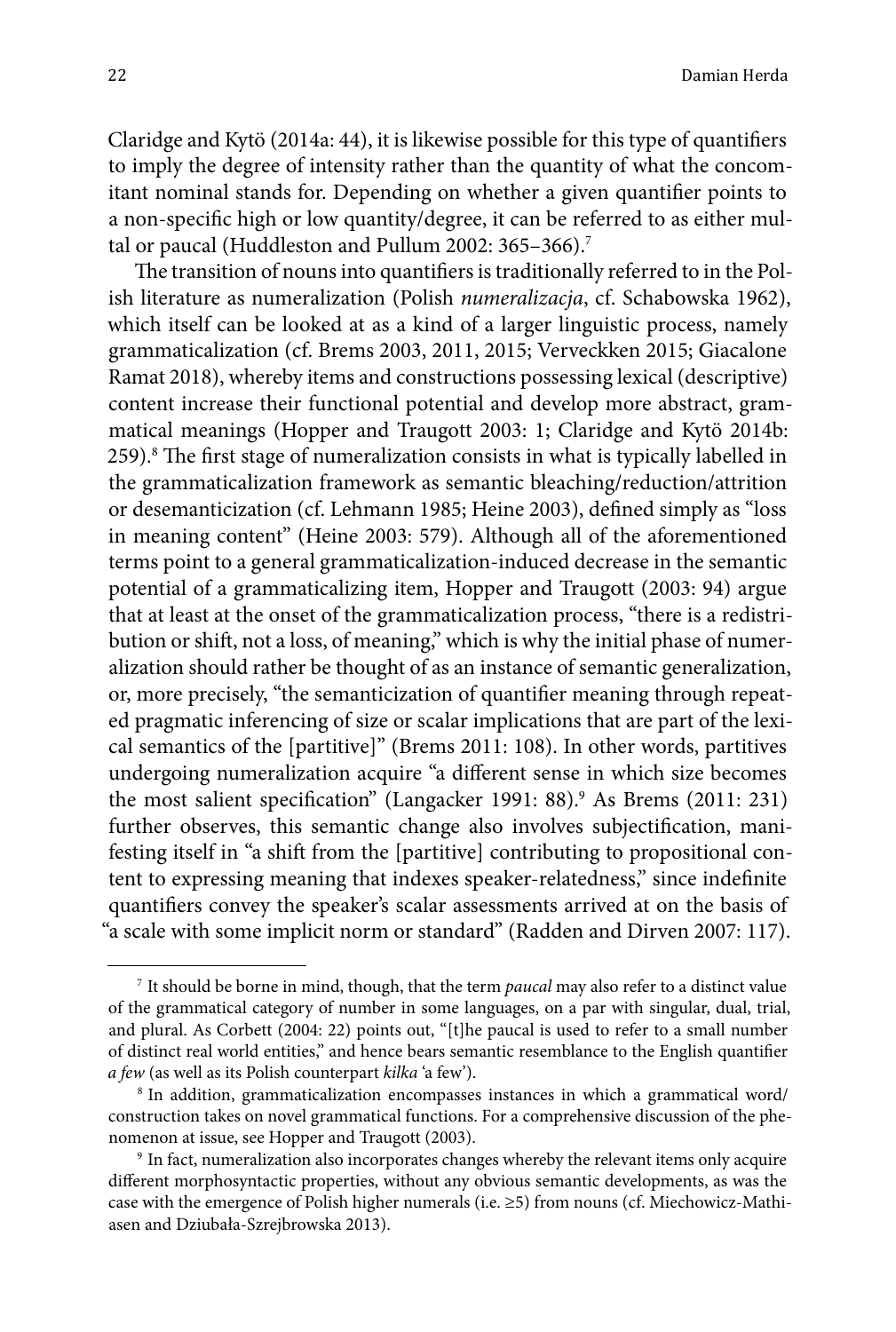Even though semantic in nature, the above-described phenomenon has a number of distributional reflexes. Firstly, numeralized nouns undergo collocational broadening (Brems 2011: 103–105; Verveckken 2015: 93). Insofar as each partitive displays certain combinatorial constraints regarding the kinds of nouns it individuates, nominal quantifiers may typically co-occur with N2- -collocates which violate thier original selectional restrictions. For instance, *odrobina* 'crumb; small quantity' in its partitive uses requires that the referents of the concomitant nominals be concrete and of rather solid consistency, whereas functioning as a quantifier, it freely combines with abstract N2s as well as concrete nouns which, e.g., belong to the semantic class of liquids, as in *odrobina mleka* 'a little milk.' Secondly, nouns affected by numeralization lose compatibility with other quantifiers, including numerals (cf. Keizer 2007: 136), as a result of no longer imposing discreteness on the denotata of the accompanying nominals (cf. *każda odrobina chleba* 'every crumb of bread' vs \**każda odrobina czasu* 'every bit of time'). Thirdly, the scrutinized items display highly restricted modification patterns in that they can only be premodified by quantification-reinforcing adjectives (Brems 2011: 201).<sup>10</sup> Also significant here is that paucal nominal quantifiers cannot be pluralized, which again differentiates them from partitives. Those belonging to the multal category, on the other hand, are, in some measure, susceptible to pluralization, yet vary crosslinguistically in this respect. Applied to items of this sort, plural morphology does not, however, perform its essential function, i.e. that of individuation. Instead, in such cases, pluralization yields an intensifying effect by strengthening the inherent scalar implications of a given multal nominal quantifier (Brems 2011: 203).<sup>11</sup> Finally, numeralized partitives start to appear in syntactic frames

- (i) Mam tylko **odrobinkę czasu**. have.1.sg.pres only crumb.DIM.sg.FEM.ACC time.sg.MASC.GEN 'I have only a little bit of time.'
- (ii) To jest **odrobinkę lepsze**. it be.pres crumb.dim.sg.fem.acc good.comp.sg.neut 'This is a little bit better.'

<sup>&</sup>lt;sup>10</sup> As for paucal nominal quantifiers, employed both adnominally and adverbially, it is possible to observe certain cross-linguistic discrepancies in this respect. For instance, while English quantifiers of this kind are susceptible to adjectival modification (e.g. *I have only a little bit of time, This is a little bit better*), Polish ones do not seem to permit adjectival modifiers whatsoever: \**Mam tylko małą odrobinę czasu* 'I have only a little bit of time', \*To jest *małą odrobinę lepsze* 'This is a little bit better'. Instead, such items in Polish may be diminutivized synthetically, as shown in the examples below, and thus diminutive morphology in Polish plays essentially the same function here as does adjectival modification in the case of English, i.e. it signals that the quantity or degree of what the accompanying item stands for is particularly small:

<sup>&</sup>lt;sup>11</sup> In fact, this amplifying function of plural morphology is not confined to multal nominal quantifiers. In his comprehensive study of the category of number in the world's languages, Corbett (2004: 238) observes that "occasionally there are special morphological forms indicating an excessive number, sometimes called 'plurals of abundance'. Ordinary plurals may also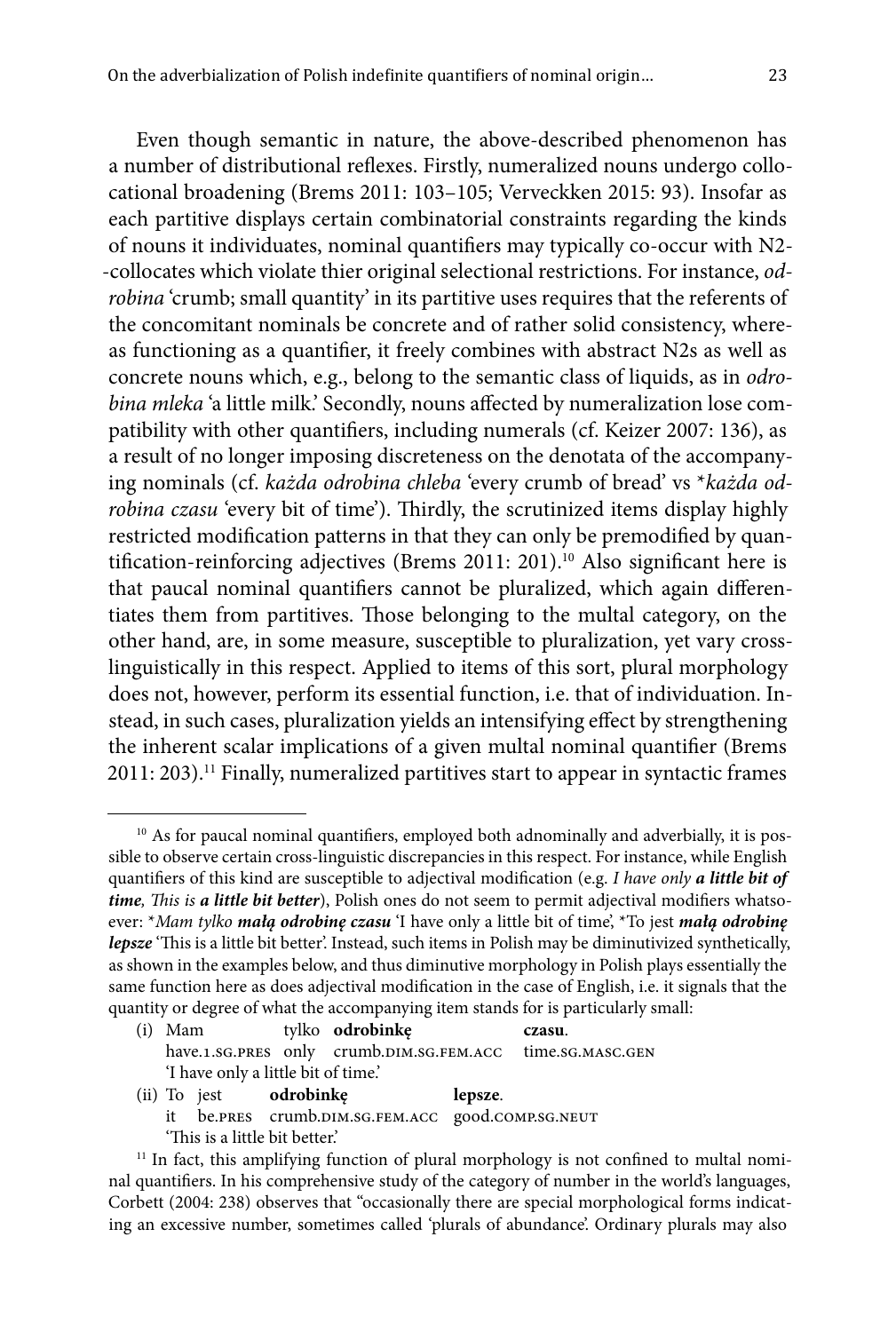which are typical of the category of quantifier. In Polish, a numeralized item in the subject position may be in the accusative, not the nominative, as is normally the case with partitives in this syntactic environment  $(cf. (2a))$ , with the verb taking the third person singular neuter form (cf. (2b)), an agreement pattern characteristic of Polish higher, i.e. ≥5, numerals (cf., among others, Szober 1928; Obrębska-Jabłońska 1948; Schabowska 1962, 1967, 1970):

| (2) a. Na stole leżała |  |                                                     | kupa |        | książek.                                                  |
|------------------------|--|-----------------------------------------------------|------|--------|-----------------------------------------------------------|
|                        |  |                                                     |      |        | on table lie.PST.3.SG.FEM heap.FEM.SG.NOM book.FEM.PL.GEN |
|                        |  | 'A heap of books was lying on the table.'           |      |        |                                                           |
| b. Kupe                |  | czasu                                               |      | minelo |                                                           |
|                        |  | heap.FEM.SG.ACC time.MASC.PL.GEN pass.PST.3.SG.NEUT |      |        |                                                           |
|                        |  | od tamtego wydarzenia.                              |      |        |                                                           |
|                        |  | from that incident                                  |      |        |                                                           |
|                        |  | 'A lot of time has passed since that incident.'     |      |        |                                                           |

Numeralization may finally lead to the pertinent nouns losing their original meaning as well as nominal properties, which can be best illustrated with the Polish item *trochę* 'a bit', constituting the fossilized singular accusative form of the now non-existent feminine noun *trocha* 'small quantity' (cf. Schabowska 1970), etymologically related to Proto-Slavonic \**troska* 'bit; chip; scrap' (Boryś 2005: 642). In contemporary Polish, *trochę* 'a bit' does not only disallow pluralization and adjectival premodification, but also case inflection, which is why it can appear solely in nominative (cf. *trochę czasu upłynęło* 'some time has passed'), accusative (cf. *zjeść trochę zupy* 'to eat a little soup'), and, as far as the so-called genitive of negation is concerned, also genitival contexts, usually together with the particle *ani* 'not (even)' (cf. *nie mieć ani trochę czasu* 'not to have (even) a bit of time').12 This distinguishes *trochę* 'a bit' from the items *odrobinę* 'a bit' and *masę* 'a lot', whose grammaticalization has not yet reached such an advanced stage, as both still have their nominal counterparts, i.e. *odrobina* 'crumb; small quantity' and *masa* 'mass; large quantity', which can be inflected for case (cf. o *odrobinie szczęścia* 'about a bit of luck; lit.: about crumb. sg.FEM.LOC luck.sg.NEUT.GEN', *z masq czasu* 'with a lot of time; lit.: with mass. sg.fem.instr time.sg.masc.gen').

be found in this use; when there is no special morphological form we may call it the 'plural of excess', which is a type of intensificative." For instance, in Polish phrases such as *wody oceanu* 'the waters of the ocean' and *piaski pustyni* 'the sands of the desert', the nouns *wody* 'waters' and *piaski* 'sands' denote an abundance of the pertinent substances rather than portions or kinds thereof (cf. Willim 2007: 184). 12 As Schabowska (1970: 110) points out, the only exception is the locative form *trosze* pre-

sent in the lexicalized adverbial phrase *po trosze* 'bit by bit; partly' (along with the spelling variant *po trochu*).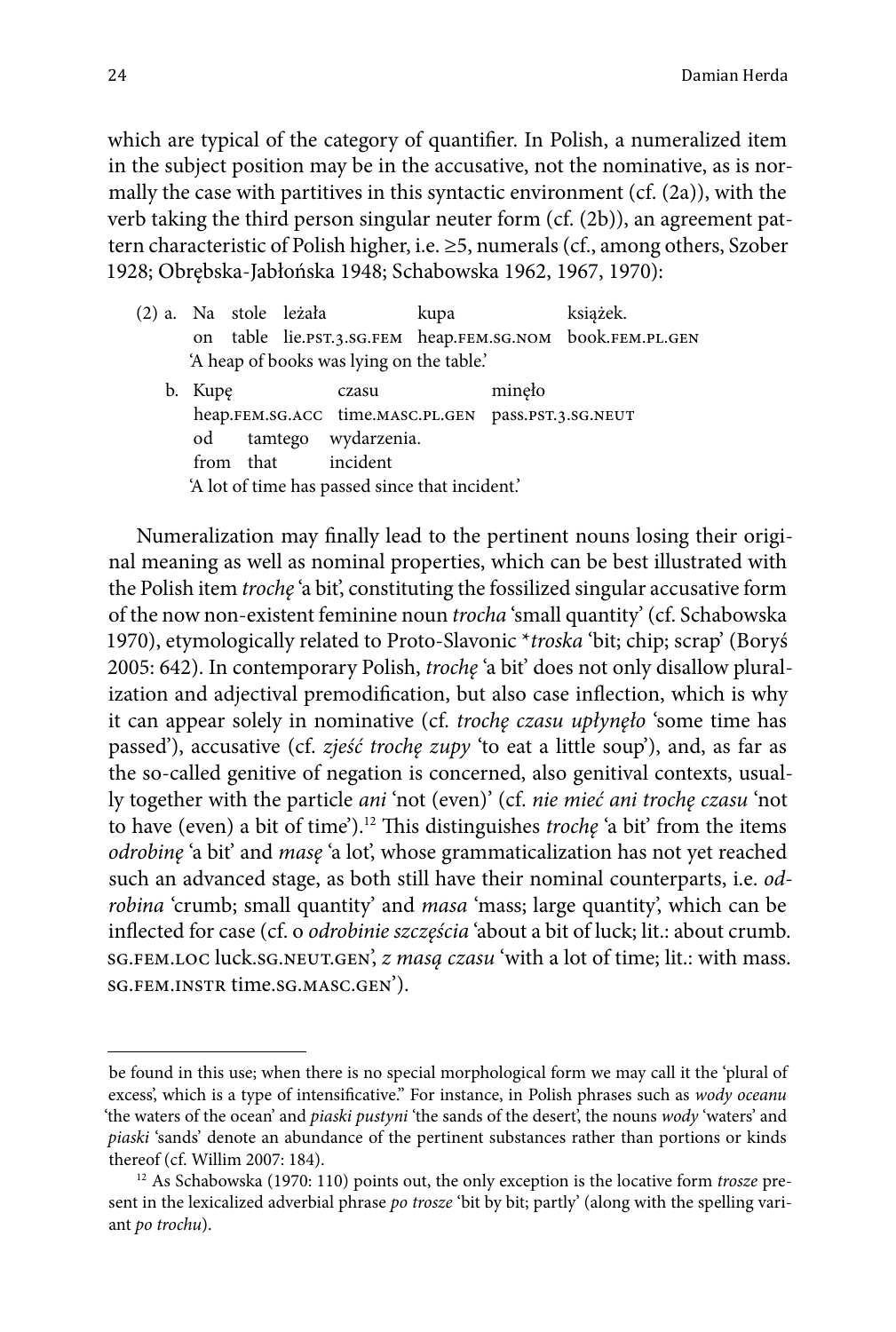# 3. Adverbialization: from quantifiers to adverbs

As noted by Doetjes (1997: 101, 2008: 132) and Traugott (2008: 235), the next stage in the grammaticalization of nominal quantifiers consists in their progression to adverbial uses, involving verbs, adjectives, other adverbs, as well as adverbials in the form of prepositional phrases, a development which, in conjunction with the anterior broadening of a numeralized noun's collocational range, exemplifies what Himmelmann (2004: 31–34) refers to as host-class and syntactic expansion. However, this aspect of the functional evolution of partitives has been somewhat neglected in the existing Polish literature. For instance, Schabowska (1970: 112), in her analysis of the morphosyntactic history of *trochę* 'a bit', only laconically observes that the form in question may modify verbal predicates in addition to nominal ones, and further provides a few examples of the discussed item co-occurring with adverbial expressions (pp. 112–113) and adjectives (p. 115), yet fails to pursue any closer investigation into this extension of distribution.

What deserves special attention in the context of the distributional expansion of numeralized partitives beyond the nominal domain is the fact that adverbialized quantifiers may function as either degree or extent modifiers (cf., among others, Bolinger 1972; Grzegorczykowa 1975; Löbner 2012). In the former case, they combine with scalar predicates, i.e. items lexicalizing a degree scale, such as gradable adjectives, e.g. *trochę zmęczony* 'a bit tired,' psychological verbs, e.g. *trochę się martwić* 'to be a bit worried,' so-called degree achievements, e.g. *odrobinę poszerzyć* 'to widen a bit,' verbs of comparison, e.g. *odrobinę się różnić* 'to differ a bit,' verbs of marked behaviour, e.g. *trochę się jąkać* 'to stutter a bit,' verbs of substance emission, e.g. *trochę krwawić* 'to bleed a bit,' etc. (Löbner 2012: 234; cf. also Grzegorczykowa 1975: 64-65),<sup>13</sup> whereas in the latter, what they modify is the temporal extent, i.e. duration or frequency, of the events encoded by the associated verbs, e.g. *odrobinę poczekać* 'to wait a bit' and *masę podróżować* 'to travel a lot,'14 and hence extent modifiers may likewise be labelled as duratives or frequentatives (Grzegorczykowa 1975: 28; Quirk et al. 1985: 602–603). Following Bolinger (1972) and Löbner (2012), I will refer to verbal predicates permitting degree modification as degree verbs, whereas those of the latter kind will be labelled here

<sup>&</sup>lt;sup>13</sup> For a meticulous account of verb gradation, see Fleischhauer (2016).

<sup>&</sup>lt;sup>14</sup> Extent modifiers bear semantic resemblance to temporal adverbs, such as *always* and of*ten*. For instance, *dużo* 'a lot' in the Polish sentence *Na wakacjach dużo podróżował* 'He travelled a lot during the holidays' can be felicitously replaced with *często* 'often', the difference between the two items being nonetheless that the latter is an inherent iterator, i.e. it invariably appears in the context of repeated atomic events, while the former may also combine with homogeneous verbal predicates (cf. Doetjes 1997: 137).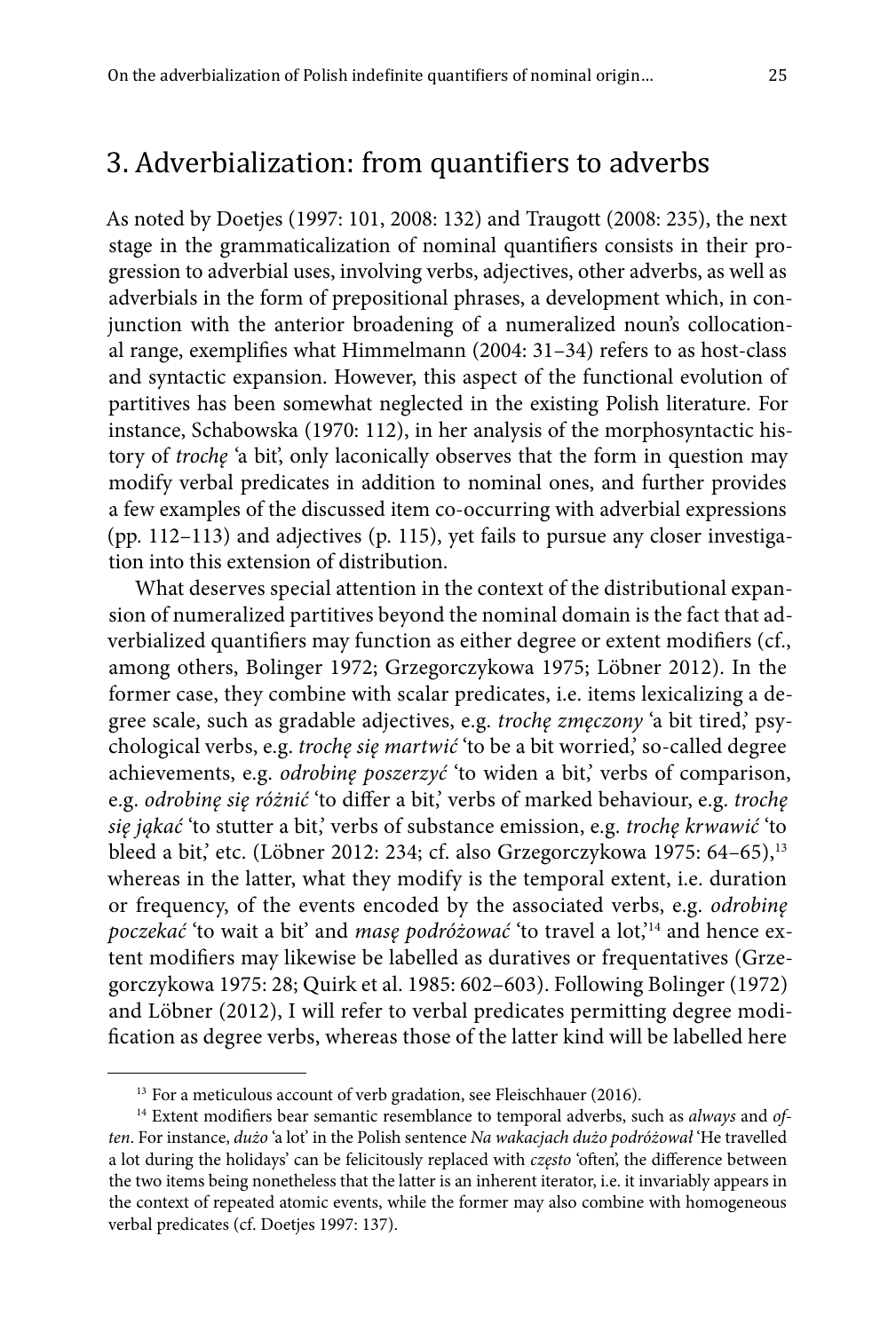as eventive verbs (cf. Doetjes 1997, 2008). Notably, however, there exist verbs allowing both the degree and the extent interpretation, such as *cierpieć* 'to suffer,' which results in occasional semantic ambiguities. By way of illustration, in the sentence *Trochę cierpiała* 'She suffered a bit,' *trochę* 'a bit' may be taken to indicate either a low intensity of the pertinent individual's suffering or a short duration thereof (cf. Grzegorczykowa 1975: 66).

Both degree and extent modifiers can be further divided depending on whether they derive from multal or paucal nominal quantifiers. Degree modifiers related to the former type are typically called boosters (cf. English *a lot* in *a lot better*), while those connected with the latter category are referred to as diminishers, e.g. *trochę szybszy* 'a bit faster', or, if used in non-assertive contexts, as minimizers, e.g. *nie przejmować się ani trochę* 'not to care a bit' (cf. Quirk et al. 1985: 589–601; Paradis 2008: 321; Claridge and Kytö 2014a: 29– 30). Similarly, extent modifiers may be classified into upscaling and downscaling ones, i.e. indicating, respectively, a long/high or short/low duration/frequency of the action denoted by the concomitant verbal predicate (cf. Quirk et al. 1985: 602–603).

Whether any semantic change is involved in the extension of numeralized partitives to adverbial uses is debatable. Although dictionaries typically provide an adverbialized quantifier with a separate entry, I will follow Grochowski (1996: 33) and Doetjes (1997: 15) in assuming that only numeralization involves a change in meaning, whereas the subsequent adverbialization of nominal quantifiers is a syntactic rather than semantic phenomenon. In other words, it is the type of the modified predicate that determines whether the grammaticalized partitive should be interpreted as indicating a low/ high number or amount or a low/high degree. As already mentioned, even with some mass abstract nominal collocates, the quantifier may be taken to express a particular degree of intensity of certain psychological phenomena rather than a quantity thereof (Doetjes 1997: 141–142; Claridge and Kytö 2014a: 44), as suggested by the lack of any palpable semantic disparity between (3a) and (3b):

- (3) a. Ma **masę cierpliwości**. 'He has a lot of patience.'
	- b. Jest **bardzo cierpliwy**. 'He is very patient.'

Likewise, with eventive verbs, the once partitive element, despite no longer being used adnominally, implies a high or low quantity, understood here as duration or frequency, of the pertinent event, which is why extent modifier uses may be looked at as being "of the quantifying type" (Claridge and Kytö 2014a: 40):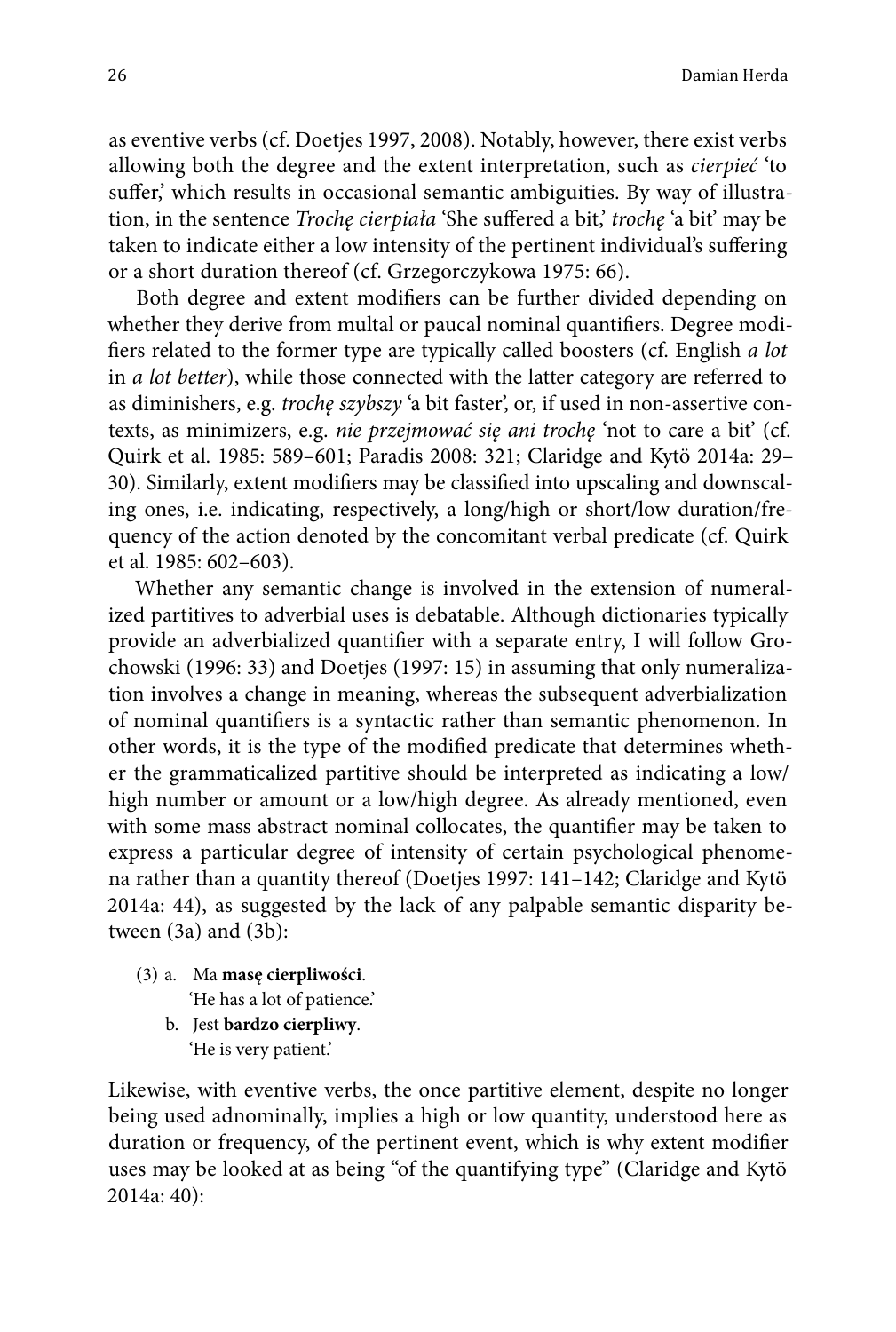- (4) a. Odbył **masę podróży**. 'He made a lot of journeys.'
	- b. **Masę podróżował**. 'He travelled a lot.'

Moreover, the exact reading of the extent modifier hinges upon whether the relevant verbal predicate is homogeneous, i.e. mass, or heterogeneous, allowing semantic pluralization whereby it denotes a series of atomic (bounded) events (or subevents).

Adverbial uses of nominal quantifiers should nevertheless be distinguished from instances in which the quantifier syntactically functions as the subject (5a) or the direct object (5b) in a sentence:

- (5) a. **Masę się** tu ostatnio **pozmieniało**. 'A lot has changed here recently.'
	- b. **Masę** o tym **czytałem**. 'I read a lot about it.'

Examples in which the quantifier performs an analogous function to that of *masę* 'a lot' in (5a,b) will be considered pronominal rather than adverbial here (cf. Radden and Dirven 2007: 116). As Grzegorczykowa (1975: 62) suggests, uses of this type may be analysed as elliptical, with the quantified item being omitted. In (5b), the verb *czytać* 'to read' implies nominal complements such as *książki* 'books' or *teksty* 'texts', whereas in (5a), it is possible to assume the elision of a semantically general element such as *rzeczy* 'things; stuff '. Equally noteworthy in the context of such uses is that the event denoted by the verb is measured by the number or amount of what the implied nominal stands for: *czytać dużo* [*książek*] 'to read a lot [of books]' indicates a plurality not only of the objects themselves, but also of the reading events in which these entities are involved. For this reason, De Clerck and Brems (2016: 170) assume such instances to constitute a factor facilitating the emergence of full-blown adverbial uses, in which the grammaticalized partitive quantifies over (the temporal extent of) the event itself.

# 4. Analysis of empirical data

Presented below is a diachronic analysis of the functional evolution of the Polish nominal quantifiers *trochę* 'a bit', *odrobinę* 'a bit', and *masę* 'a lot'. In section 4.1, I comment on the sources of empirical data. In section 4.2, I outline the research hypothesis. Section 4.3 offers an account of the obtained results.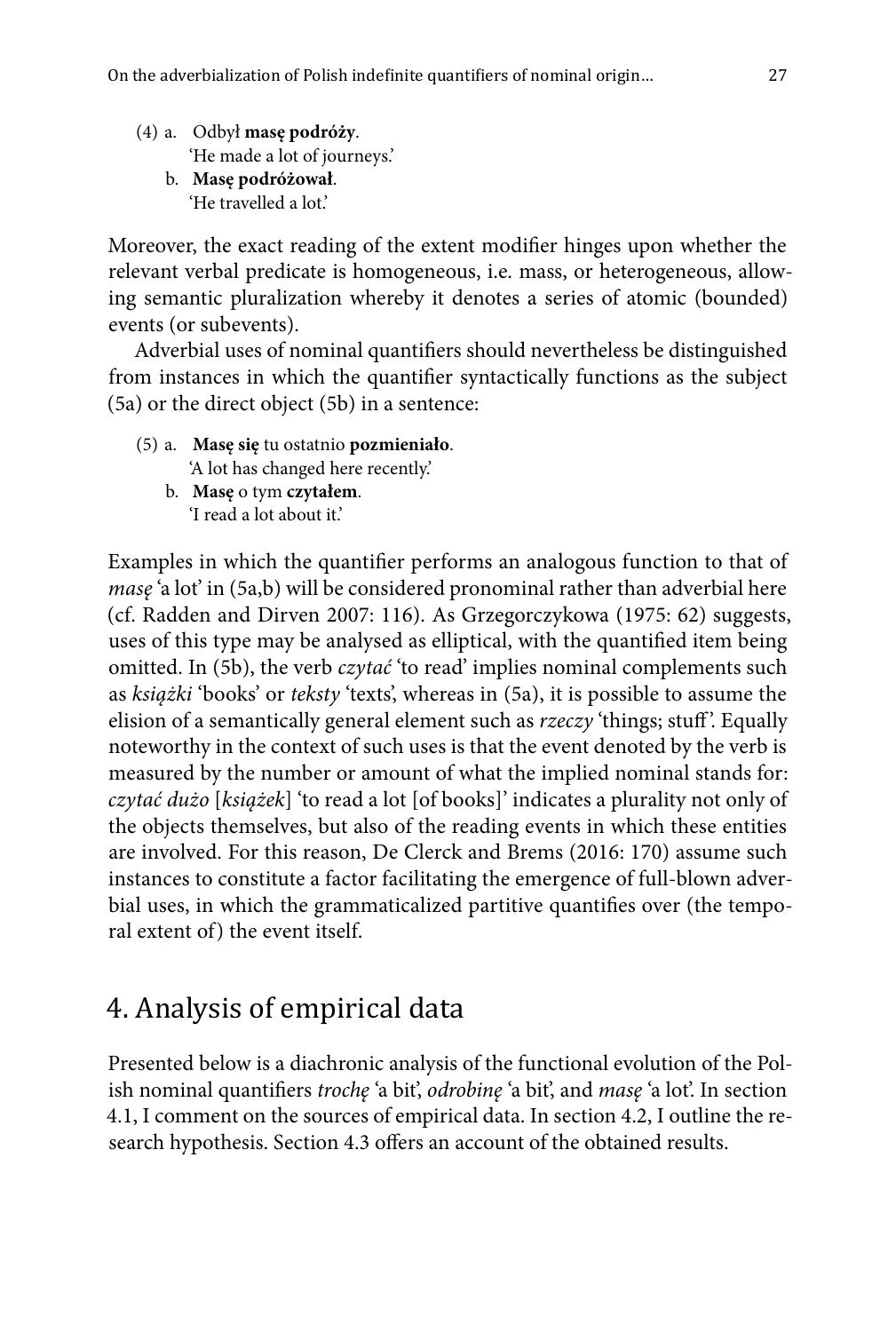### 4.1. Sources

The investigation reported on in the present paper builds on data extracted from the available historical monolingual dictionaries of Polish as well as from language corpora. In some cases, however, the employment of a dictionary was impossible. For instance, since the volume of the Dictionary of 16<sup>th</sup>-Century Polish encompassing the letter T has not been complied yet, it has been necessary to browse through the texts forming the Corpus of  $16<sup>th</sup>$ -Century Polish in order to establish the functional status of *trochę* 'a bit' in the pertinent period. Similarly, as the entry for *odrobina* 'crumb; small quantity' in the Electronic Dictionary of 17<sup>th</sup>- and 18<sup>th</sup>-Century Polish is still under construction, I have searched through the Corpus of Polish Texts from the 17<sup>th</sup> and the 18<sup>th</sup> Centuries (the so-called Baroque Corpus) as well as the Card Index of the aforementioned lexicographic work. The exhaustive list of the sources of the diachronic evidence is provided at the end of this paper; for space limitations, I will not repeat it here.

### 4.2. Hypothesis

Analysing the occurrences of the English item *bit* in the Old Bailey Corpus (OBC), Claridge and Kytö (2014a,b) demonstrate that its earliest adverbial attestations typically involve verbal contexts, in which the item functions as an extent modifier. Given that language change typically originates in informal registers (cf. Brems 2011: 207), and the above-mentioned English corpus is special in that despite being historical in nature, it encompasses speech-related texts,<sup>15</sup> the results obtained by Claridge and Kytö (2014a, b) may be considered a valuable insight into the syntatic expansion of numeralized partitives. Accordingly, it is hypothesized here that the initial stage of the adverbialization of the Polish nominal quantifiers *trochę* 'a bit', *odrobinę* 'a bit', and *masę* 'a lot' should likewise manifest itself in extent modifier uses, degree modification being a posterior development.

### 4.3. Results $16$

### 4.3.1. *Trochę* 'a bit'

As mentioned before, according to Boryś (2005: 642), *trochę* 'a bit' derives from the no longer existing noun *trocha* 'small quantity', which, in turn, is related to the Proto-Slavonic form \**troska*, meaning 'bit; chip; scrap' (cf. also Brückner 1927: 576). The Old Polish Dictionary defines *trocha* 'small quantity' as follows:

<sup>&</sup>lt;sup>15</sup> The OBC encompasses selected proceedings from London's central criminal court, covering the period from 1674 up to 1913.

<sup>&</sup>lt;sup>16</sup> Crucially, the analysis pursued here focuses solely on the partitive, quantifier, and adverbial functions of the Polish items, and therefore disregards any other conventionalized semantic extensions.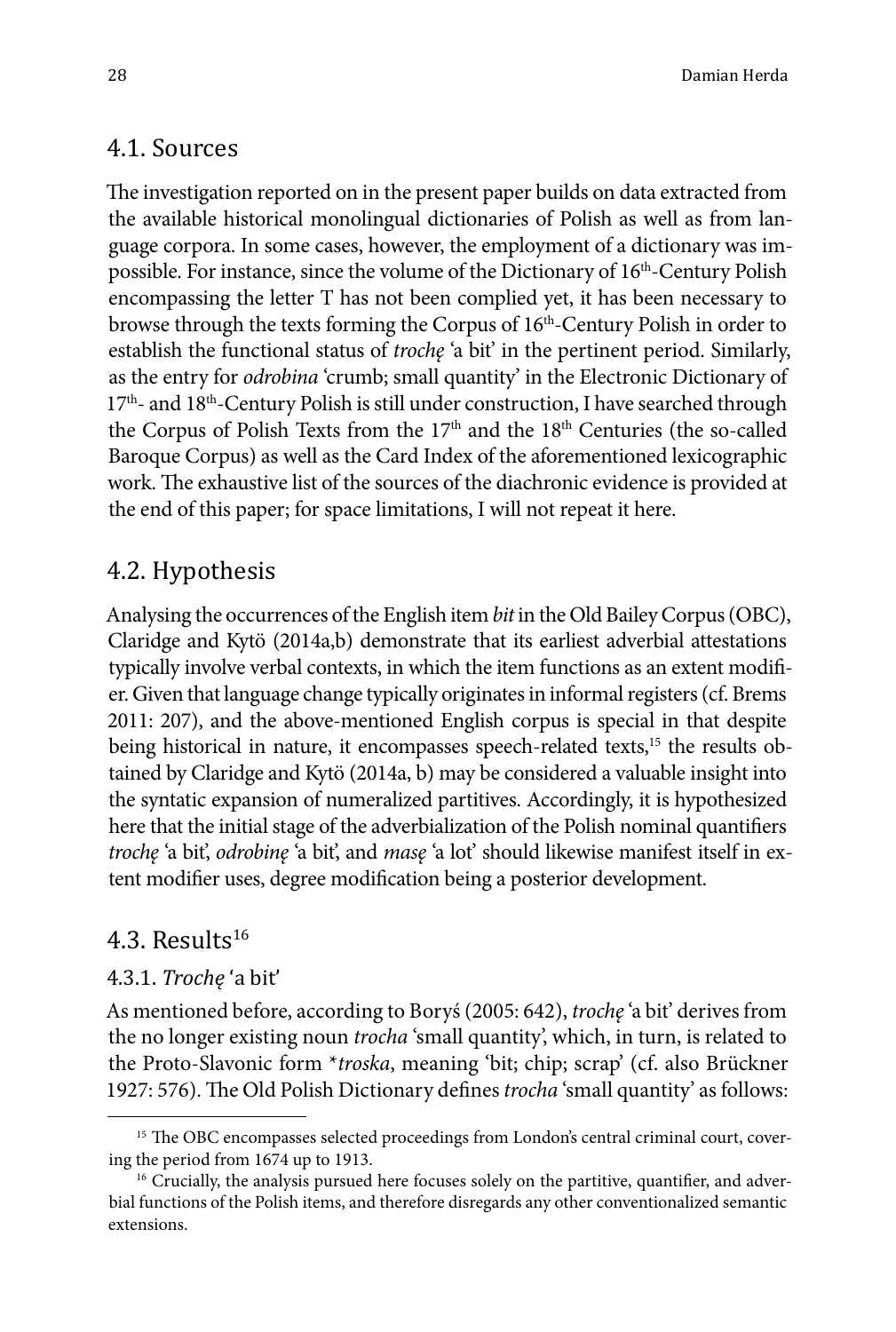*trocha*

(i) mała ilość, inopia, paucitas 'small amount' [SSP, Vol. 9, p. 186]

Additionally, there is a separate entry for the adverbial variant of the item in question:

*trochę*

- (i) krótko, przez chwilkę, breviter, brevi tempore 'for a short time, for a while'
- (6) By mya chczalą **trocha slvchacz**, chczalbych czya nyeczo pytacz 'If you would listen to me for a bit, I would like to ask you a few questions' [KTSP: Piesni; SSP, Vol. 9, p. 186]

As can be seen, the latter definition, along with the accompanying example, which is cited from the anonymous 15<sup>th</sup>-century Polish poem *Rozmowa Mistrza Polikarpa ze Śmiercią*, and which in fact constitutes the sole adverbial attestation of *trochę* 'a bit' in the Corpus of Old Polish Texts (cf. the Piesni subcorpus), indicate that only the extent modifier function was available for the analysed item in the Old Polish period.

In the Corpus of  $16<sup>th</sup>$ -Century Polish, by contrast, apart from extent modifier uses (7a,b), we may find the first degree modifier occurrences of *trochę* 'a bit' involving scalar verbal predicates (8a,b), gradable adjectives and adverbs (9a,b), as well as prepositional phrases, mainly temporal ones (10a,b):

- (7) a. Do kuchniey też **trochę poźrzał** [Biernat z Lublina, *Żywot Ezopa Fryga*, 1522] 'He also popped into the kitchen for a bit'
	- b. prośiłá áby kát **trochę pocżekał** [Piotr Skarga, *Żywoty świętych*, 1579] 'she asked the executioner to wait a bit'
- (8) a. Iżbych **trochę otrzeźwiáłá** [Biernat z Lublina, *Żywot Ezopa Fryga*, 1522] 'So that I could reinvigorate myself a bit'
	- b. y gdy **ſię trochę vſpokoił** [Piotr Skarga, *Żywoty świętych*, 1579] 'and when he calmed down a bit'
- (9) a. Kiedym **trochę młodſzy** był [Piotr Zbylitowski, *Przygana wymyślnym strojom białogłowskim*, 1600] 'When I was a bit younger'
	- b. ćieſząc śię **trochę fáłſzywie** tymi duſzámi [Grzegorz Paweł, *O Prawdziwej śmierci*, 1568] 'rejoicing a bit deceitfully at these souls'
- (10) a. Vmárłá też **przed tym trochę** y Rebeká mátká Iakobowá [Marcin Bielski, *Kronika*, 1564] 'Also Rebeka, Jacob's mother, died a bit before that'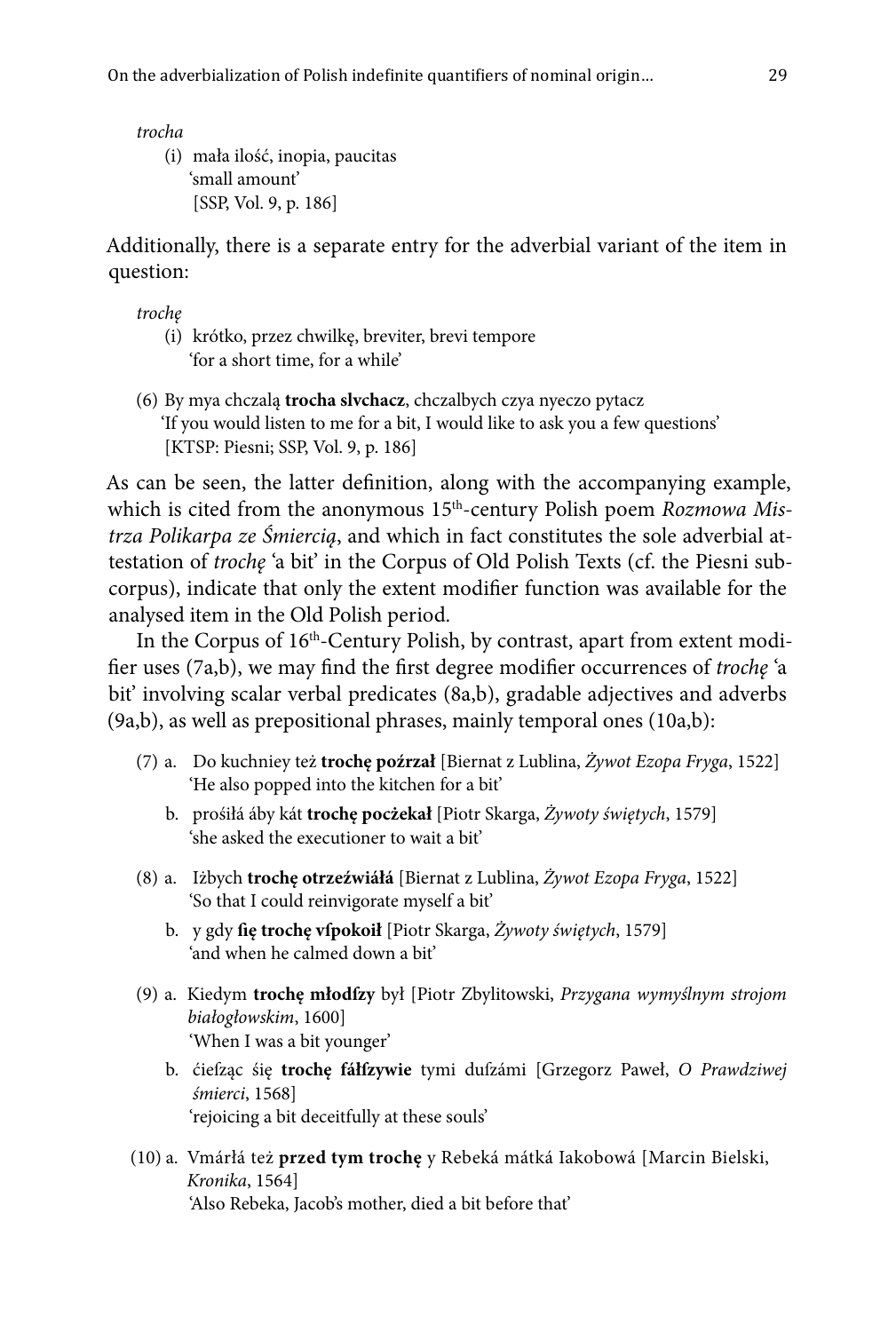b. A **trochę przed ſmiercią páná Wapowſkiego** [Łukasz Górnicki, *Dworzanin polski*, 1566] 'And a bit before Mr Wapowski's death' [KP16]

Notably, when functioning as an extent modifier, the discussed item may measure the duration not only of a particular action (7b), but also of the state resulting from a punctual event denoted by the concomitant verb, as in (7a).

In the Electronic Dictionary of  $17<sup>th</sup>$ - and  $18<sup>th</sup>$ -Century Polish, all the three functions of *trochę* 'a bit' are recognized, i.e. the quantifier, degree modifier, and extent modifier ones:

*trochę*

- (i) do pewnego stopnia, w pewnej mierze 'to a certain degree, in some measure'
- (ii) w niedużej ilości, niewiele
	- 'in a small quantity, not much'
- (iii) na krótko, na niedługi czas, przez niedługi czas 'for a while, for a short time'
- (11) **Trochę** był **zacięty** koło ucha tęn kon. [Jan Chryzostom Pasek, *Pamiętniki*, 1656–1688] 'That horse was a bit wounded near the ear.'
- (12) Idz niech się **trochę zatrzymaią** [Jan Chryzostom Pasek, *Pamiętniki*, 1656–1688] 'Go and make them stop for a while' [KorBa; SP17i18: https://sxvii.pl/index.php?strona=haslo&id\_hasla=10133&forma =TROCHĘ#10133]

The functional characterization of *trochę* 'a bit' has basically not changed since that time (cf. SL, Vol. 5, pp. 704–705; SWil, p. 1718; SWar, Vol. 7, p. 111), and the item under analysis may still be employed as an indefinite quantifier, extent modifier, and degree modifier, as corroborated by the common parlance examples *trochę informacji* 'some information', *trochę poczekać* 'wait a bit', *trochę bardziej wyrozumiała* 'a bit more understanding', offered in the 2003 Universal Dictionary of Polish (Vol. 4, pp. 119–120). However, what is interesting about 17<sup>th</sup>-century Polish is that, as already noted by Schabowska (1970: 113), *trochę* 'a bit' is then first attested as a nominal modifier, in which case it points to a relatively low degree of a (usually negative) quality encoded in the semantics of the associated noun (cf. the English *a bit of a*-construction):

(13) To był **trochę salbierz** [Jan Chryzostom Pasek, *Pamiętniki*, 1656–1688] 'He was a bit of a swindler' [KorBa; SP17i18: https://sxvii.pl/index.php?strona=haslo&id\_hasla=10133&forma =TROCHĘ#10133]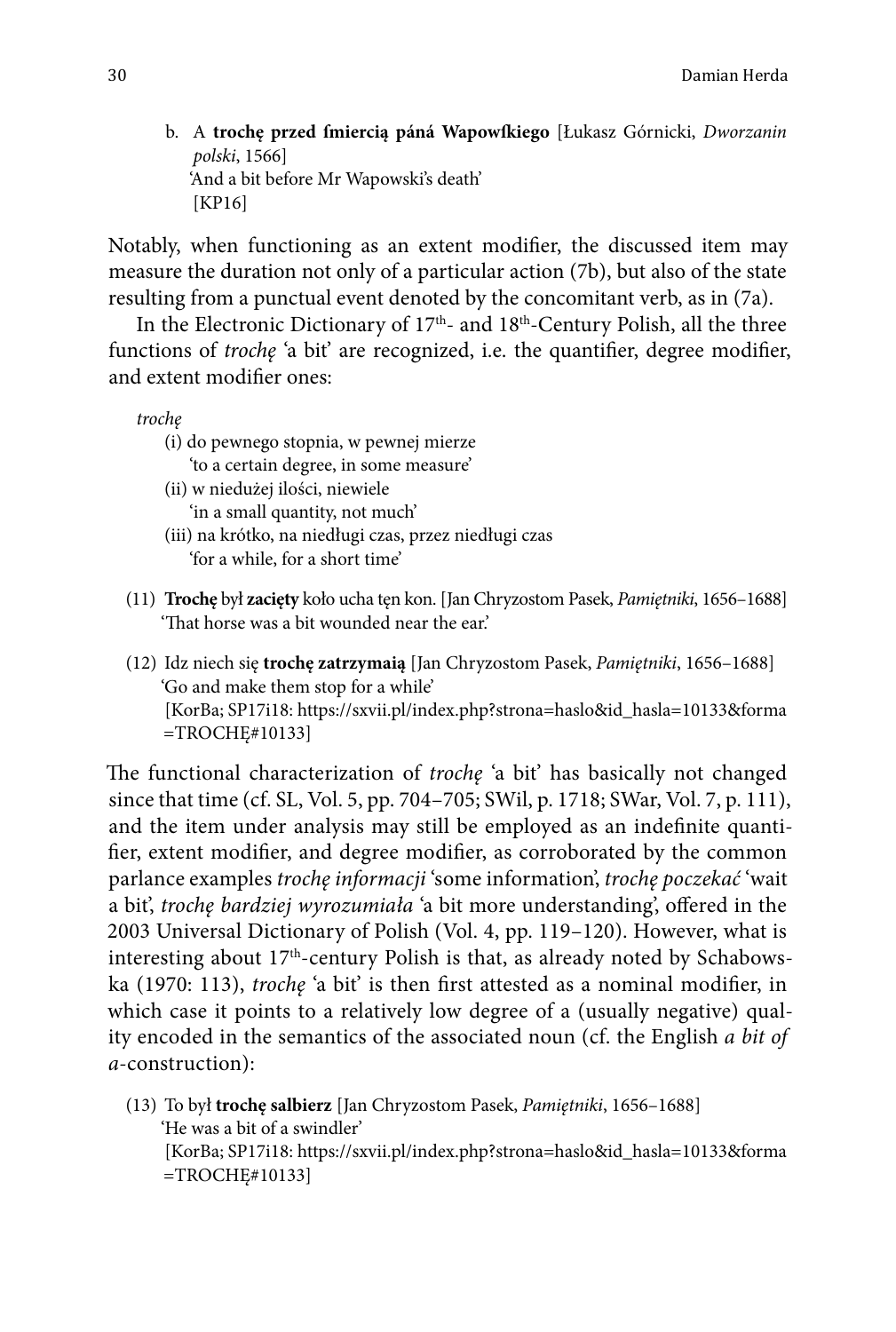### 4.3.2. *Odrobinę* 'a bit'

As shown below, in the Old Polish period, *odrobina* 'crumb; small quantity' could only be used in its basic, partitive sense:

#### *odrobina*

(i) mały odkruszony kawałek, okruszyna, okruch 'a small piece broken off something, a crumb' [SSP, Vol. 5, pp. 495–496]

In the 16<sup>th</sup> century, in turn, *odrobina* 'crumb; small quantity' established itself as an indefinite quantifier, as evidenced by the conventionalization of the additional 'small quantity' meaning:

*odrobina*

- (i) mały kawałeczek czegoś
- 'a small piece of something'
- (ii) mała ilość czegoś
	- 'a small amount of something'
	- [SP16, Vol. 20, pp. 438–439]

Notably, an analysis of the occurrences of *odrobina* 'crumb; small quantity' and of its diminutive forms, i.e. *odrobinka* and *odrobineczka*, in the Corpus of Old Polish Texts and the Corpus of 16<sup>th</sup>-Century Polish corroborates the above-described functional development of the item in question, suggested by its dictionary characterizations.

However, due to the lack of a lexicographic description of *odrobina* 'crumb; small quantity' in the Electronic Dictionary of 17<sup>th</sup>- and 18<sup>th</sup>-Century Polish, I have had to rely entirely on the Baroque Corpus as well as the Card Index of the said dictionary documenting the attestations of the analysed item from the relevant period. What this investigation has revealed is, apart from partitive and quantifier attestations, only one example which may be perceived as ambiguous between the quantifier and the adverbial reading:

(14) [o rybim sercu] Że gdy **go** w ogień **wpuścisz odrobinę**, A nim niewiastę lub męża okadzisz, Tak z niej, jak z niego czary wyprowadzisz [KSJP17i18: Odpór–Odrzucony, p. 3032]

[about a fish's heart] 'If you drop a bit of it into the fire/If you drop it into the fire for a bit, and then fumigate a woman or a man with it, you will liberate her or him from magic spells'

The above-cited fragment comes from Stanisław Herakliusz Lubomirski's poem *Tobiasz wyzwolony*, first published in 1682. What is particularly problematic about this text is its poetic character, which, in view of the relatively free word order in Polish, may be assumed to have influenced the position of the element *odrobinę* 'a bit' in the example under discussion. In (14), the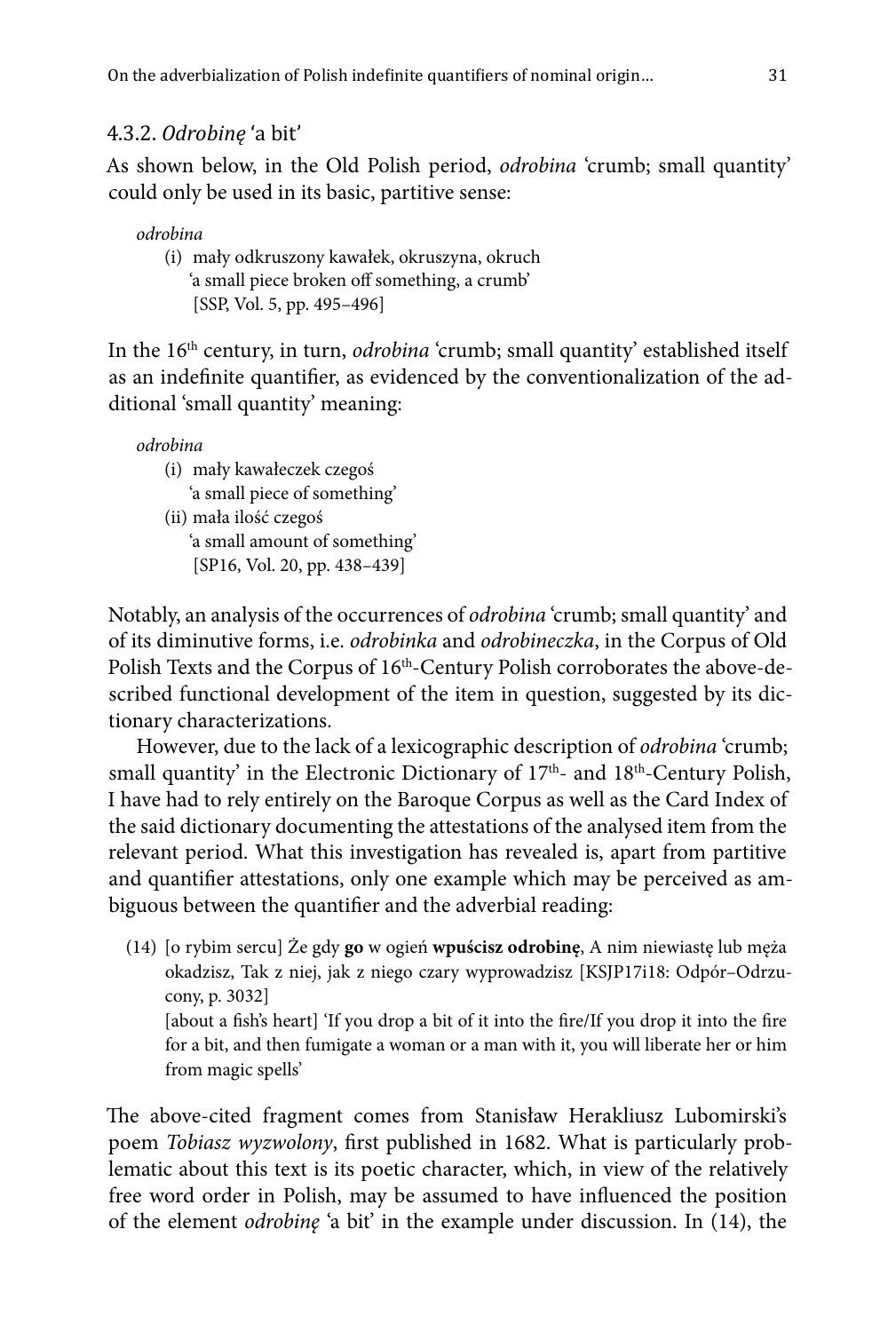pronoun *go* 'it.acc; it.gen' anaphorically refers to the noun *serce* 'heart,' yet what remains unclear here is whether it forms a phrase with *odrobinę*, i.e. *go odrobinę* 'a bit of it; lit.: it.GEN bit.ACC', with the latter having been extraposed for stylistic reasons, or *odrobinę* 'a bit' itself functions as an adverb modifying the duration of the resulant state implied by the predicate *wpuścić* 'to drop',<sup>17</sup> in which case the entire clause *jeśli go w ogień wpuścisz odrobinę* could be rendered as 'if you drop it into the fire for a bit'. The adverbial interpretation is in fact not implausible given that *trochę* 'a bit' had already been attested in an analogous function, i.e. that of an extent modifier measuring the duration of the state following from a punctual event denoted by the associated verb (cf. examples (7a) and (12)).

The first unambiguously adverbial attestations of *odrobinę* 'a bit' can be found in Linde's Dictionary, where they are quoted from the periodical *Teatr Polski*, published in the 1780s:

*odrobina*

- (i) okruszyna, drobny ułomek 'a crumb, a tiny fragment'
- (ii) trochę, troszkę, troszeczkę 'a bit, a little bit' [quantifier]
- (iii) trochę, troszkę, troszeczkę 'a bit, a little bit' [adverb]
- (15) **Zatrzymaj się odrobinkę**. 'Stop for a little bit.'
- (16) Czybym nie mogła z Wac Panem **odrobineczkę pomówić**. 'I was wondering if I could talk to you a little bit, sir.' [SL, Vol. 3, p. 488]

As corroborated by queries carried out for *odrobinę* 'a bit', *odrobinkę* 'a little bit', and *odrobineczkę* 'a little bit' on the entire dictionary under consideration by means of the search engine available at szukajwslownikach.uw.edu.pl, the above-listed extent modifier uses are the only clearly adverbial attestations of the scrutinized forms thus far. Likewise, the sole example illustrating the adverbial use of *odrobinę* 'a bit' offered in the Vilnius Dictionary (p. 866), namely *Zaczekaj odrobinę* 'Wait a bit', is another extent modifier attestation. The Warsaw Dictionary (Vol. 3, p. 652), in turn, merely repeats the example from the Vilnius Dictionary as well as example (16) from Linde's Dictionary. Nevertheless, in the Warsaw Dictionary in its entirety, it is possible to find two

<sup>&</sup>lt;sup>17</sup> As Brückner (1927: 205) reports, in the 16<sup>th</sup> and 17<sup>th</sup> centuries, the from *go* was used as the accusative variant of the neuter pronoun *ono* 'it' instead of today's *je* 'it.acc', as evidenced by the attestations of accusative *go* 'it.acc' in the works of Jan Kochanowski and Wacław Potocki. Hence, *go* 'it. ACC; it. GEN' in (14) is ambiguous between the genitive and the accusative reading.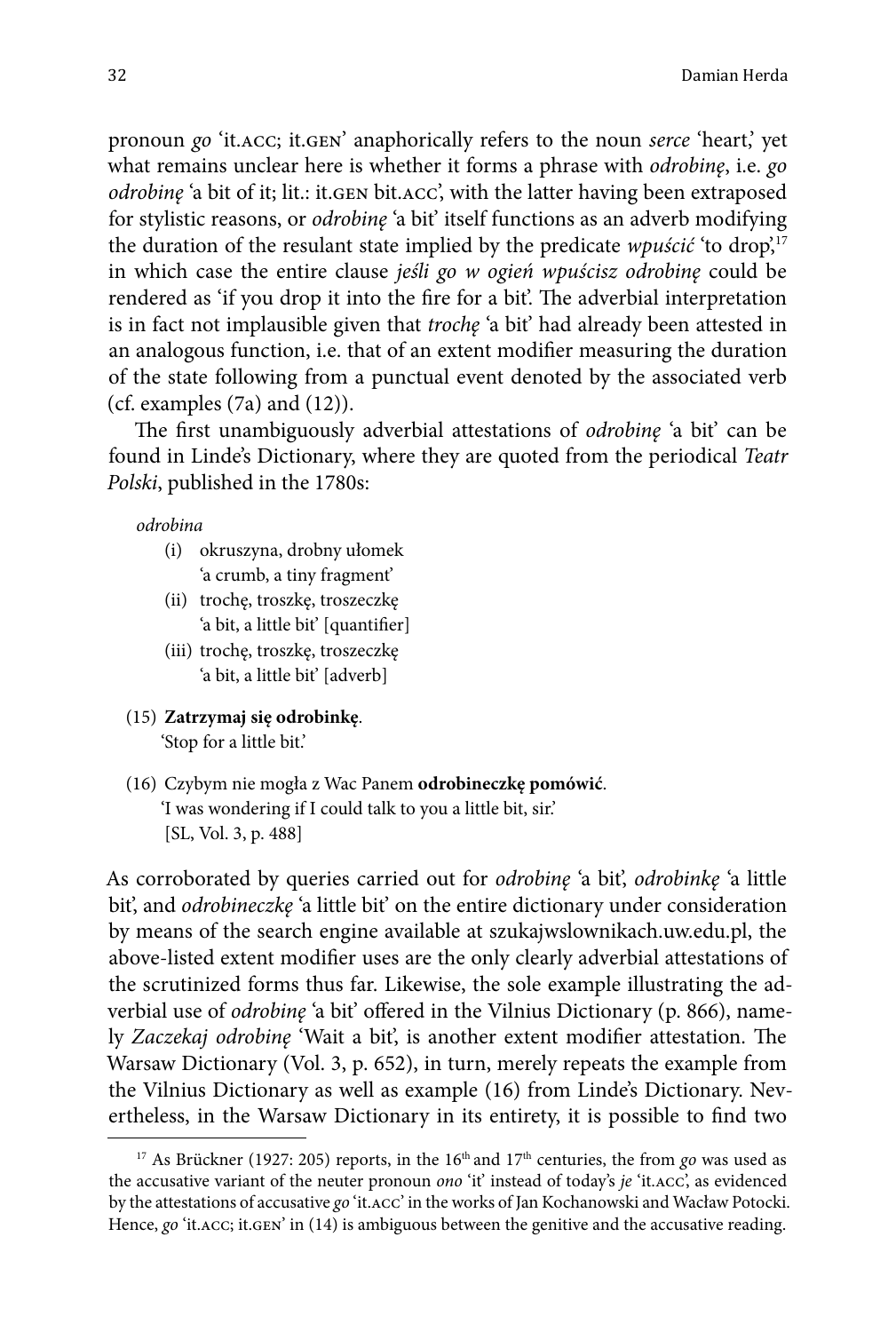additional adverbial uses of the analysed item, in which it functions as a degree modifier:

- (17) Kiej sami bylista **odrobinę zaprószeni** [SWar, Vol. 8, p. 235] 'When you yourselves were a bit intoxicated'
- (18) Była tym wypadkiem **odrobinkę**, zdziebko **poirytowaną** [SWar, Vol. 8, p. 427] 'She was a little bit irritated at this incident'

Example (17) comes from Bolesław Prus' novel *Placówka*, first published in 1886, whereas (18) from an unidentified literary work by Marian Gawalewicz (1852–1910). Another degree modifier attestation of *odrobinę* 'a bit' from the 19<sup>th</sup> century has been detected in the Corpus of 1830-1918 Polish,<sup>18</sup> where it is quoted from Eliza Orzeszkowa's novel *Dwa bieguny*, which came out in 1893:

(19) A ja wczoraj myślałam, że tylko troszkę, **odrobineczkę** jesteś **zmartwionym**! [KP1830–1918] 'Yesterday I thought that you were just a little bit worried!'

Doroszewski's Dictionary offers a further set of degree modifier attestations of *odrobinę* 'a bit':

*odrobina*

- (i) drobna cząsteczka, drobny ułamek; okruch, kawałeczek, ździebełko 'a tiny fragment; a crumb, a piece, a smidgen'
- (ii) bardzo mała ilość czegoś 'a very small amount of something'
- (iii) *odrobinę* troszkę, nieco, cokolwiek 'a little bit, slightly, somewhat'
- (20) Jechałem z przepisową szybkością, no, może **odrobinę szybciej**. 'I was driving at a permissible speed, or well, perhaps a bit faster.'
- (21) Żartował, śmiał się, nawet **odrobinę pokpiwał** z jej ogrodniczych zajęć. 'He was joking, laughing, even jibing at her gardening activities a bit.'
- (22) Ja do żadnego z nich nie **mam pretensji**. Może **odrobinę** do ciebie, żeś tak mało pisał… o mieście…

'I don't feel angry with any of them. Well, perhaps I do with you a bit, because you wrote so little… about the city…'

[SD, https://sjp.pwn.pl/doroszewski/odrobina;5464421.html]

<sup>18</sup> Additionally, the corpus reveals one example in which *odrobinę* 'a bit' functions as a temporal argument of the verb *przespać* 'to sleep for some time', namely *przespać odrobinę* 'to sleep for a bit', yet this instance is not analysed as adverbial here.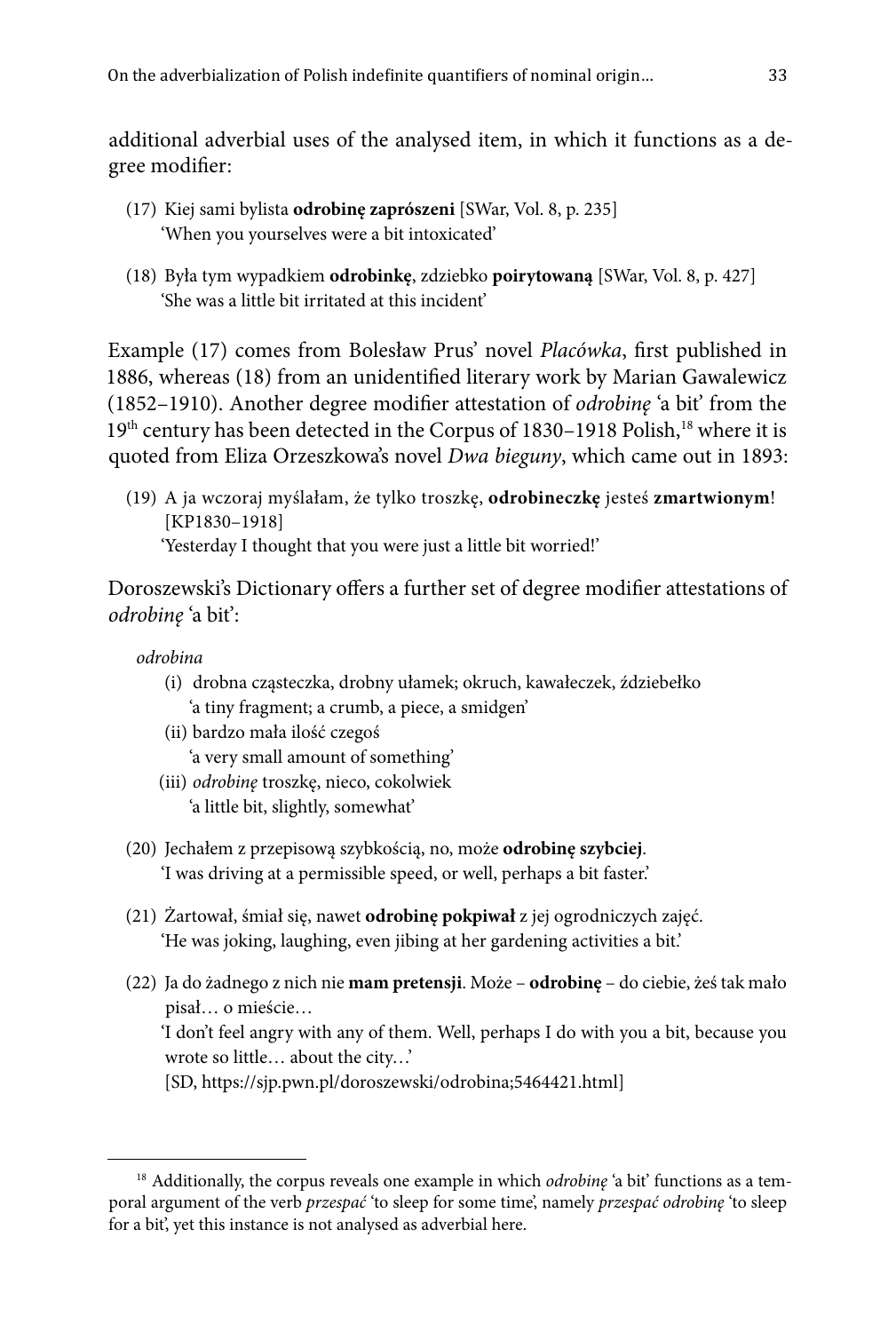Example (20) comes from Adam Tarn's 1950 drama *Zwykła sprawa*, example (21) from Ignacy Dąbrowski's novel *Matki* (1923), and (22) from Bolesław Prus' *Lalka* (1980). As the 2003 Universal Dictionary of Polish (Vol. 2, pp. 1172–1173) indicates, both adverbial functions of *odrobinę* 'a bit', i.e. the extent and the degree modifier ones, are still available in present-day Polish, e.g. *zdrzemnąć się odrobinę* 'to doze a bit', *odrobinę zmęczony* 'a bit tired'.

### 4.3.3. *Masę* 'a lot'

It is only in the 16th century that the noun *masa* 'mass', spelt then as *massa*, is first attested in Polish as a borrowing of Romance origin (cf. Brückner 1927: 324). The Dictionary of 16th-Century Polish defines the form *massa* 'mass' in the following way:

*massa*

(i) mieszanina czegoś; papkowata lub stała substancja z jakiejś mieszaniny 'a mixture of something; a mushy or solid substance made of some mixture' [SP16, Vol. 13, p. 189]

This state of affairs persists through the  $17<sup>th</sup>$  and the  $18<sup>th</sup>$  centuries, since neither the Baroque Corpus nor the Card Index of the Dictionary of the Polish Language Spoken in the  $17<sup>th</sup>$  and the Former Half of the  $18<sup>th</sup>$  Century (cf. Marszałkowstwo–Matka 1, pp. 794–845) offers any purely quantificational, leave alone adverbial, attestations of the item at issue. Also in Linde's Dictionary, *masa*/*massa* 'mass' appears in the partitive sense of 'a lump':

#### *masa*, *massa*

(i) bryła jakiej materyi 'a lump of any substance' [SL, Vol. 3, p. 52]

In the Vilnius Dictionary, by contrast, *masa* 'mass' is demonstrated to have developed a purely quantificational, multal sense ('a lot of '):

*masa*

- (i) ciało jakiekolwiek w całej swej objętości oznaczonej; kawał, wielkość 'any substance in its entirety; a substantial portion, volume'
- (ii) wielka ilość, wielość, kupa, gromada 'a great amount, multitude, a lot, a crowd' [SWil, p. 636]

In the Warsaw Dictionary (Vol. 2, p. 892), there are no changes in the functional characterization of *masa* 'mass', i.e. both the partitive and the quantifier senses are listed, aside from a number of other semantic extensions which nonetheless bear no relevance to the purposes of this paper. Similarly, in the Corpus of 1850–1918 Polish, only partitive and quantifier uses of accusative *masę* 'mass.acc' can be detected, with no adverbial occurrences whatsoever.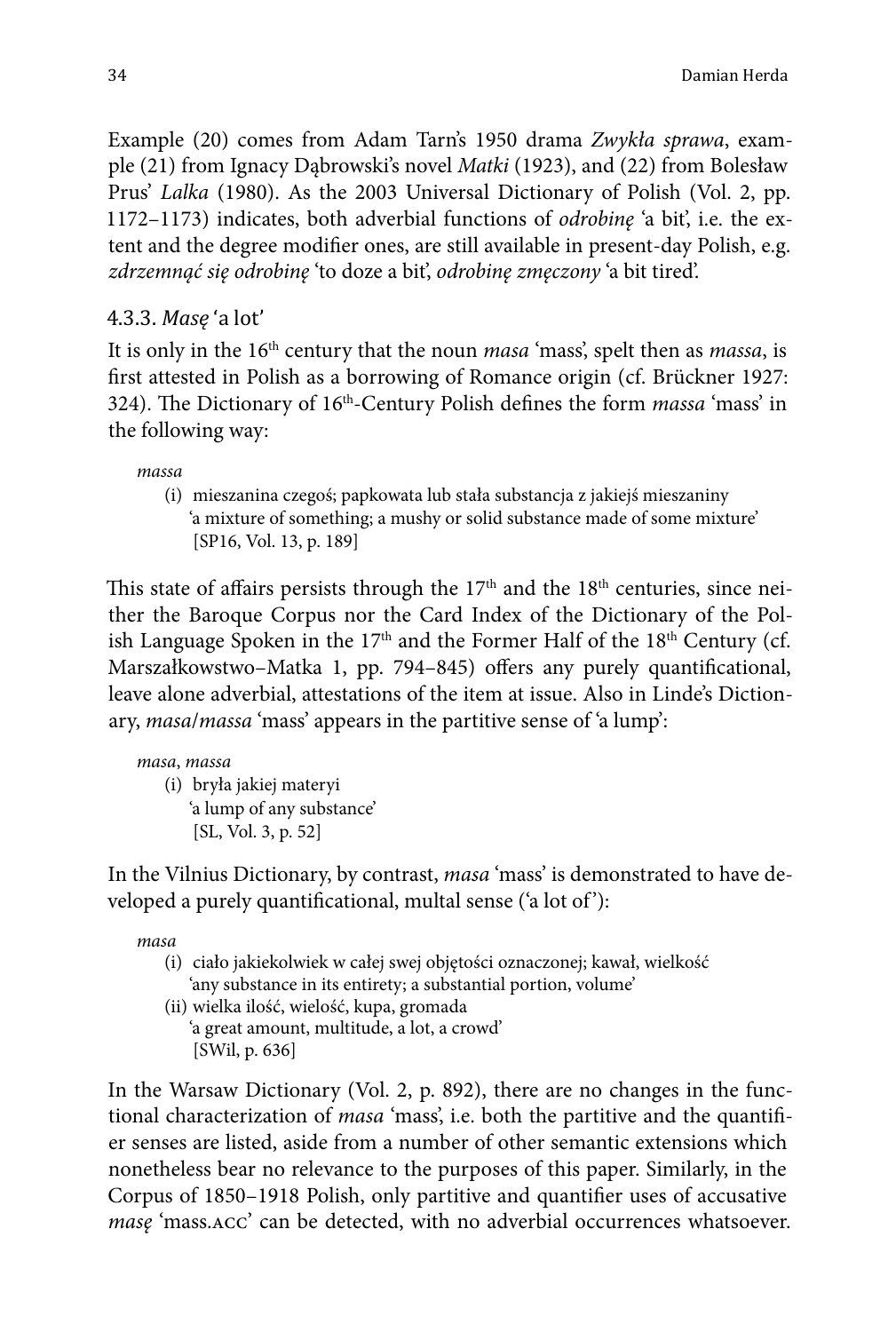Doroszewski's Dictionary (https://sjp.pwn.pl/doroszewski/masa;5449829. html), in turn, offers two examples of what are referred to as adverbial attestations of *masę* 'a lot', yet these instances are not regarded as such here. In one of these examples, namely *jest masę do roboty* 'there is a lot to be done', *masę* 'a lot' functions pronominally rather than adverbially, i.e. as the subject of the sentence, whereas in the other, it functions as a quantifier, which assigns the genitive case to the noun *pieniądze* 'money', and which, for stylistic reasons of emphasis, is placed in the sentence-final position: *Pieniędzy*.gen.pl.fem *wydałem*. pst.1.sg.masc *masę*.acc.sg.fem 'I spent a lot of money'.

Finally, the Universal Dictionary of Polish provides one truly adverbial attestation of *masę* 'a lot', with the analysed quantifier functioning as an extent modifier:

*masa*

- (i) bezkształtna, ciastowata substancja, gęsta lub półpłynna mieszanina czegoś 'amorphous, doughy substance, a thick or semi-fluid mixture of something'
- (ii) wielka ilość, wielkie nagromadzenie czegoś, mnóstwo 'a large amount, a large conglomeration of something, a lot'
- (iii) *masę* wiele, bardzo dużo 'much, a great lot'
- (23) Ostatnio **masę podróżował**.

'He has travelled a lot recently.' [USJP, Vol. 2, pp. 574–575]

A few queries with PoS-tagging carried out on the National Corpus of Polish only corroborate the possibility of employing *masę* 'a lot' in the extent modifying function, as in (24–25). However, no degree modifier uses have been detected.

- (24) no wiesz, **masę jeżdżą**. [NKJP] 'you know, they travel a lot'
- (25) Wskutek braku tramwajów **masę chodziliśmy**, tak że pod wieczór jestem już bardzo zmęczona. [NKJP]

'We've walked a lot due to the lack of tramways, so that I feel very tired in the evening.'

As disclosed by the metadata accompanying the above examples in the NKJP, (24) comes from a spoken conversation recorded in 2000, whereas (25) from Maria Dąbrowska's personal journals written between 1914 and 1965, published in 2009. Curiously, an Internet query reveals an even earlier adverbial occurrence of *masę* 'a lot' than is the case with (25), namely one which dates back to the year 1893:

(26) 10 lat służył w wojsku pruskim, **masę podróżował** naokoło ziemi itd. [Hłyń 2008: 249] 'For ten years, he served in the Prussian army, travelled a lot around the world, etc.'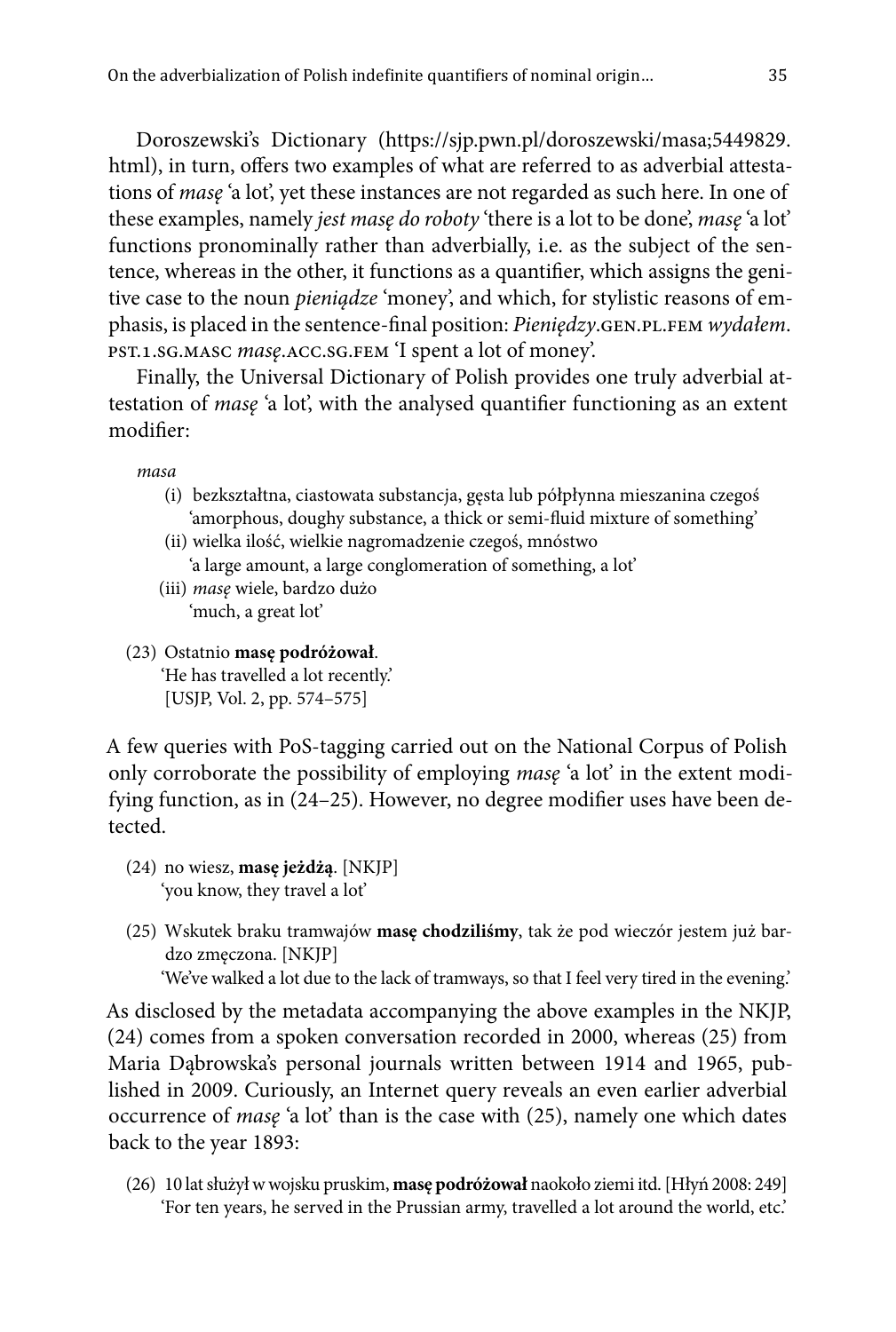Example (26) constitutes an excerpt from the private correspondence of Maria Harsdorfowa, née Gniewosz (1869–1910), transcribed by Maria Hłyń.

# 5. Conclusion

The foregoing analysis of diachronic Polish data points to a tendency for the adverbialization of nominal quantifiers to initially involve verbal contexts, in which the items function as extent modifiers, i.e. signal the duration or frequency of the situation encoded by the associated eventive verbal predicate, or, if the pertinent verb denotes a puctual event, the duration of the resultant state. It is only at subsequent stages of their syntactic expansion outside of the nominal domain that the adverbialized quantifiers under scrutiny combine with scalar predicates, i.e. degree verbs as well as gradable adjectives and adverbs, including adverbial prepositional phrases. Exceptional in this respect is the form *masę* 'a lot', as it (still) appears incapable of serving as a degree intensifier (cf. *trochę*/*odrobinę młodszy* 'a bit younger' vs ?\**masę młodszy* 'a lot younger'). The results of the investigation are summarized in the following table:

| Nominal quantifier    | Earliest extent modifier | Earliest degree modifier |  |  |
|-----------------------|--------------------------|--------------------------|--|--|
|                       | attestation(s)           | attestation(s)           |  |  |
| <i>Troche</i> 'a bit' | $15th$ century           | $16th$ century           |  |  |
| Odrobinę 'a bit'      | $18th$ century           | $19th$ century           |  |  |
| Mase 'a lot'          | $19th$ century           |                          |  |  |

Table 1. Chronology of development of extent and degree modifier uses

That quantifiers seem to develop extent modifier uses prior to degree modifier ones should not come as a surprise considering the quantificational character of the former. In other words, quantifiers prototypically measure the inherent magnitude of entities or substances, and extent modifiers fulfil a corresponding function in the verbal domain, i.e. that of indicating the number of certain happenings (frequency) or the temporal extension (duration) of an event or a state. By way of illustration, *masę podróżować* 'to travel a lot' points to multiple occurrences of the event of travelling (or subevents thereof), while *poczekać odrobinę* 'to wait a bit' implies an insignificant amount of waiting. What likewise lends substance to the above-described chronology of the functional evolution of nominal quantifiers is the fact that grammaticalization generally leads to the relevant items becoming increasingly abstract (Hopper and Traugott 2003: 33), and that qualities, lexicalized by adjectives as well as some degree verbs, rank at the top of the hierarchy of abstractness proposed by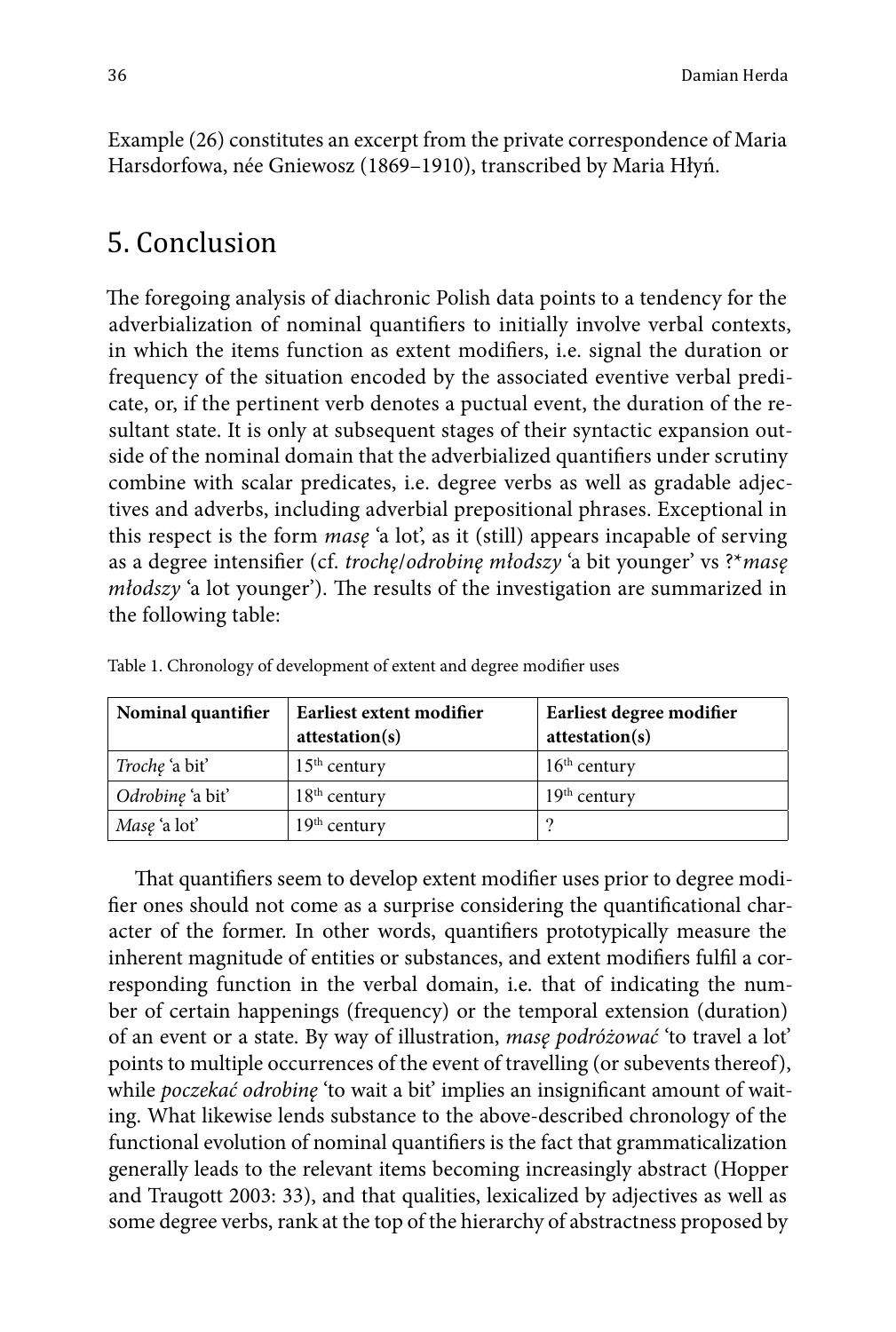Heine et al. (1991: 160) based on evidence from language change, being conceived of as more abstract than temporal relations, conveyed by duratives and frequentatives.

Given the qualitative character of the study reported on here, an obvious next step in the diachronic investigation into the syntactic expansion of numeralized partitives involves a corpus-based quantitative analysis of their collocational patterns. In particular, attention should be paid to the factor(s) lying at the root of the progression of nominal quantifiers which have acquired the extent modifying function to degree modifier uses. According to a hypothesis put forward by Claridge and Kytö (2014b: 250), this combinatorial extension may be licensed by the quantifiers' frequent occurrence in ambiguous contexts, where they modify verbs permitting both the extent and the degree reading, a state of affairs conducive to functional reanalysis.19 The following example, found on the Internet, illustrates uses of this sort:

(27) ale i tak super wygląda, widać, że **sie mase** nad tym **męczyłeś** 'it looks great though, it's evident that you've toiled a lot over it' [https://max3d.pl/forum/threads/35141-Animacja-3d-Exclusion/page3]

On the one hand, *masę* 'a lot' in (27) may be taken to imply a long duration of the event of toiling, and would hence exhibit functional equivalence to the adverb *dużo* 'a lot' (cf. *dużo podróżować* 'to travel a lot' vs \**dużo kochać* 'to love a lot'). On the other hand, *masę* 'a lot' may well be reinterpreted as pointing to a high degree of the gradable attribute lexicalized in the meaning of the verb *męczyć się* 'to toil', in which case the analysed item would be functionally akin to the canonical Polish intensifier *bardzo* 'very' (cf. *bardzo kochać* 'to love a lot' vs \**bardzo podróżować* 'to travel a lot').

# References

Bolinger Dwight (1972). *Degree Words*. The Hague: Mouton.

Brems Lieselotte (2003). Measure noun constructions: An instance of semantically- -driven grammaticalization. *International Journal of Corpus Linguistics* 8(2), 283– 312.

Brems Lieselotte (2011). *The Layering of Size Noun and Type Noun Constructions in English*. Berlin/Boston: De Gruyter Mouton.

<sup>&</sup>lt;sup>19</sup> Another possibility is that the development of adverbial degree modifier uses correlated with the quantifiers' increased co-occurrence with mass abstract N2-collocates which invoke a scale of degree rather than quantity, such as non-count psych nouns. Also, apart from examining the collocability of the pertinent elements diachronically, it seems worth providing a quantitative account of the decline in the frequency of use of the non-accusative forms of the item *trocha* 'small quantity' over the centuries.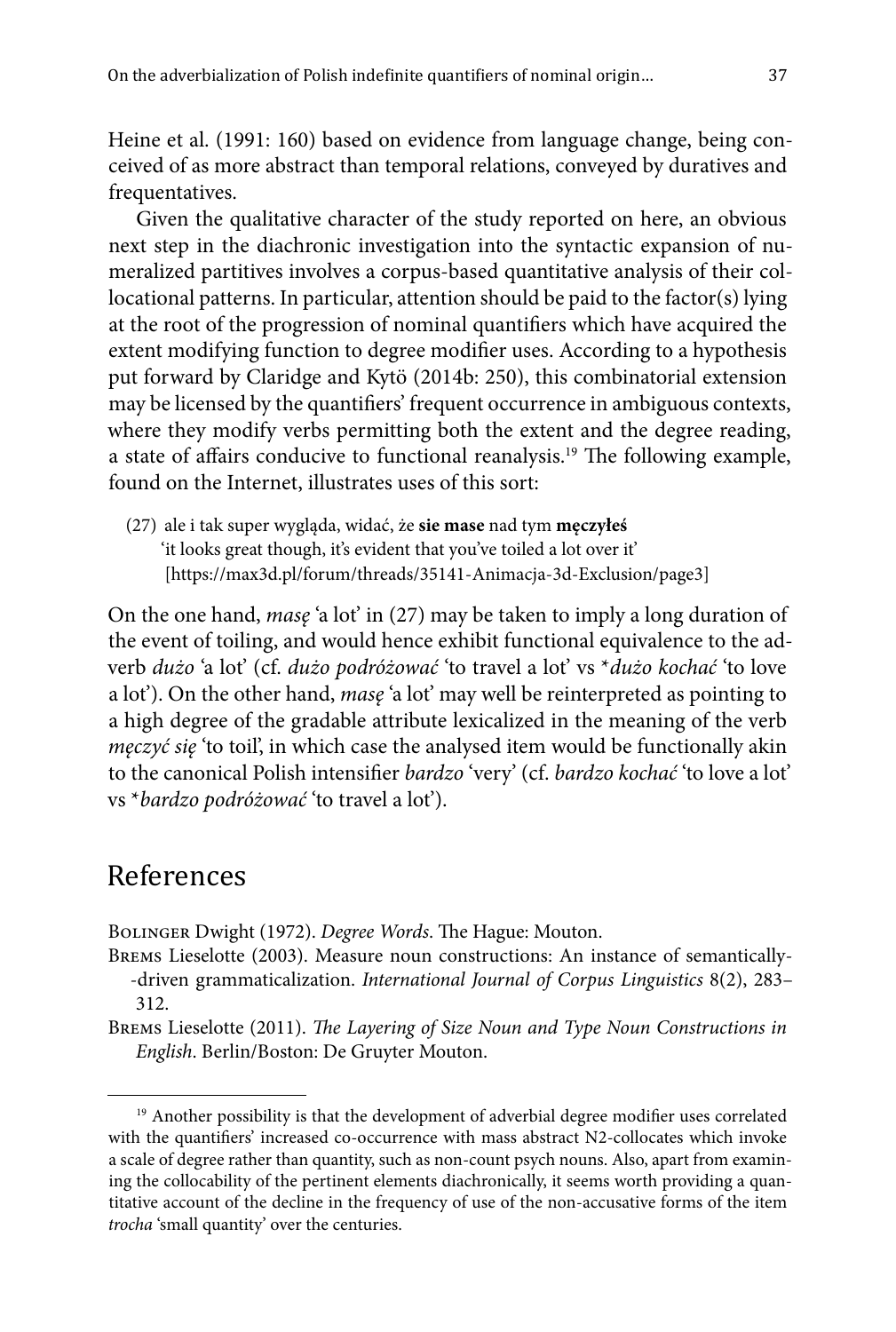- Brems Lieselotte (2015). Some binominal size noun constructions in English and French: A contrastive corpus-based perspective. *Nordic Journal of English Studies* 14(1), 90–115.
- Claridge Claudia, Kytö Merja (2014a). *I had lost sight of them then for* a bit*, but I went on* pretty *fast*: Two degree modifiers in the Old Bailey Corpus. In *Diachronic Corpus Pragmatics*, Irma Taavitsainen, Andreas Jucker, Jukka Tuominen (eds.), 29–52. Amsterdam/Philadelphia: John Benjamins.
- Claridge Claudia, Kytö Merja (2014b).'You are a bit of a sneak': Exploring a degree modifier in the Old Bailey Corpus. In *Late Modern English Syntax*, Marianne HUNDT (ed.), 239-268. Cambridge: Cambridge University Press.
- Corbett Greville G. (2004). *Number*. Cambridge: Cambridge University Press.
- De Clerck Bernard, Brems Lieselotte (2016). Size nouns matter: A closer look at *mass(es) of* and extended uses of SNs. *Language Sciences* 53, 160–176.
- DOETJES Jenny (1997). *Quantifiers and Selection: On the Distribution of Quantifying Expressions in French, Dutch and English*. Leiden: University of Leiden.
- DOETJES Jenny (2008). Adjectives and degree modification. In *Adverbs: Syntax*, Se*mantics and Discourse*, Louise McNALLY, Christopher KENNEDY (eds.), 123-155. Oxford: Oxford University Press.
- Fleischhauer Jens (2016). *Degree Gradation of Verbs*. Düsseldorf: Düsseldorf University Press.
- Giacalone Ramat Anna (2018). Degrees of grammaticalization and measure constructions in Italian. To appear in *Revue Romane. Langue et littérature. International Journal of Romance Languages and Literatures*. DOI 10.1075/rro.16015.gia
- Grochowski Maciej (1996) O wykładnikach aproksymacji: liczebniki niewłaściwe a operatory przyliczebnikowe [On the exponents of approximation: Quantifiers improper and adnumeral operators]. In *Studia z leksykologii i gramatyki języków słowiańskich* [Studies in Slavonic Lexicology and Grammar], Henryk Wróbel (ed.), 31–37. Kraków: IJP PAN.
- Grochowski Maciej (2005). O cechach gramatycznych i znaczeniu jednostek o postaci *trochę* [On the grammatical and semantic properties of the *trochę*-items]. In *Przysłówki i przyimki. Studia ze składni i semantyki języka polskiego* [Adverbs and Prepositions. Studies in Polish Syntax and Semantics], Maciej GROCHOWSKI (ed.), 101–111. Toruń: Wydawnictwo UMK.
- Grzegorczykowa Renata (1975). *Funkcje semantyczne i składniowe polskich przysłówków* [The Semantic and Syntactic Functions of Polish Adverbs]. Wrocław: Ossolineum.
- Heine Bernd (2003). Grammaticalization. In *The Handbook of Historical Linguistics*, Brian D. Joseph, Richard D. Janda (eds.), 575–601. Oxford: Blackwell.
- Heine Bernd, Claudi Ulrike, Hünnemeyer Friederike (1991). *Grammaticalization: A Conceptual Framework*. Chicago: University of Chicago Press.
- Himmelmann Nikolaus P. (2004). Lexicalization and grammaticization: Opposite or orthogonal? In *What Makes Grammaticalization? A Look from its Fringes and its Components*, Walter Bisang, Nikolaus P. Himmelmann, Björn Wiemer (eds.), 21‒42. Berlin/New York: Mouton de Gruyter.
- HOPPER Paul J., TRAUGOTT Elizabeth C. (2003). *Grammaticalization*. Second Edition. New York: Cambridge University Press.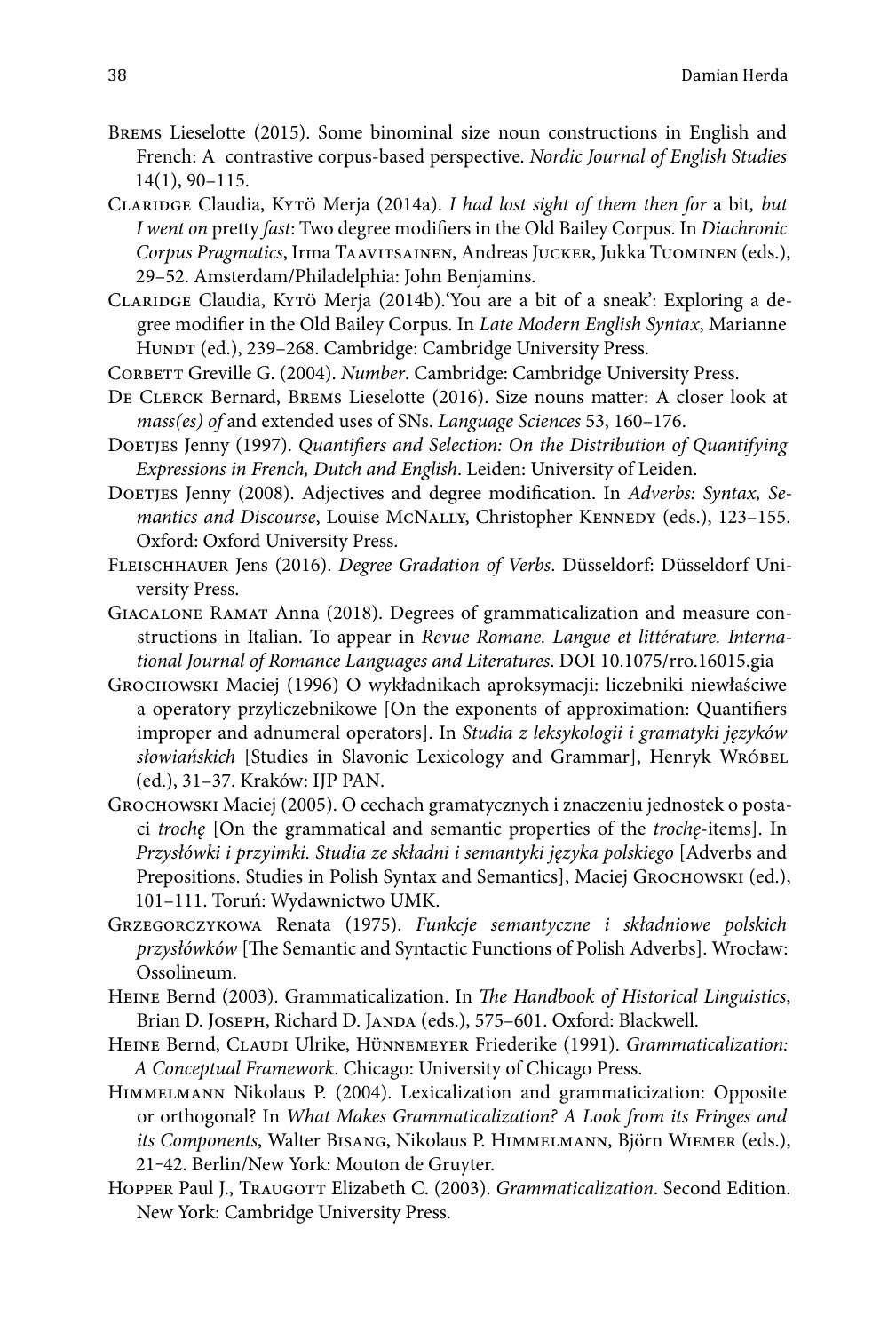- HUDDLESTON Rodney D., PULLUM Geoffrey K. (2002). *The Cambridge Grammar of the English Language*. Cambridge: Cambridge University Press.
- Keizer Evelien (2007). *The English Noun Phrase: The Nature of Linguistic Categorization*. Cambridge: Cambridge University Press.
- Klemensiewicz Zenon (1981). *Podstawowe wiadomości z gramatyki języka polskiego*  [Essentials of Polish Grammar]. Warszawa: Państwowe Wydawnictwo Naukowe.
- Langacker Ronald (1991). *Foundations of Cognitive Grammar*. *Volume 2: Descriptive Application*. Stanford: Stanford University Press.
- Laskowski Roman (1984). Liczebnik [Quantifier]. In *Gramatyka współczesnego języka polskiego: Morfologia* [Contemporary Polish Grammar: Morphology], Renata Grzegorczykowa, Roman Laskowski, Henryk Wróbel (eds.), 283–293. Warszawa: Państwowe Wydawnictwo Naukowe.
- Lehmann Christian (1985). Grammaticalization: Synchronic variation and diachronic change. *Lingua e Stile* 20(3), 303–318.
- Löbner Sebastian (2012). Sub-Compositionality. In *The Oxford Handbook of Compositionality*, Wolfram Hinzen, Edouard Machery, Markus Werning (eds.), 220– 241. Oxford: Oxford University Press.
- Miechowicz-Mathiasen Katarzyna, Dziubała-Szrejbrowska Dominika (2013). On the trigger for numeralization of Polish higher numerals. In *Formal Approaches to Slavic Linguistics: The Third Indiana Meeting 2012*, Steven Franks, Markus Dickinson, George Fowler, Melissa Witcombe, Ksenia Zanon (eds.), 204–217. Michigan: Michigan Slavic Publications.
- NORDE Muriel, DE CLERCK Bernard, COLLEMAN Timothy (2014). The emergence of non-canonical degree modifiers in non-standard varieties of Dutch: A constructionalization perspective. In *Extending the Scope of Construction Grammar*, Ronny BOOGAART, Timothy COLLEMAN, Gijsbert RUTTEN (eds.), 207-250. Berlin/Boston: De Gruyter Mouton.
- Obrębska-Jabłońska Antonina (1948). Liczebniki nieokreślone w systemie języka polskiego [Indefinite quantifiers in Polish grammar]. *Język Polski* 28(4), 111−116.
- PARADIS Carita (2008). Configurations, construals and change: Expressions of DEgree. *English Language and Linguistics* 12(2), 317–343.
- Quirk Randolph, Greenbaum Sidney, Leech Geoffrey, Svartvik Jan (1985). *A Comprehensive Grammar of the English Language*. London/New York: Longman.
- Radden Günter, Dirven René (2007). *Cognitive English Grammar*. Amsterdam: John Benjamins.
- Schabowska Maria (1962). O formalnej numeralizacji rzeczowników [On the formal numeralization of nouns]. *Język Polski* 42(2), 116–124.
- Schabowska Maria (1967). *Rzeczowniki ilościowe w języku polskim* [Quantifying Nouns in Polish]. Wrocław: Ossolineum.
- Schabowska Maria (1970). Liczebnik nieokreślony *trochę* [The indefinite quantifier *trochę*]. *Język Polski* 50(2), 110–118.
- Szober Stanisław (1928). Trzy piękne córki było nas u matki: Formy podmiotu i orzeczenia w zdaniach z podmiotem logicznym, określonym przydawką liczebnikową [We, three beautiful daughters, were at our mother's: Forms of the subject and the verb in sentences with a logical subject modified by a numeral attribute]. *Język Polski* 13(4), 97–112.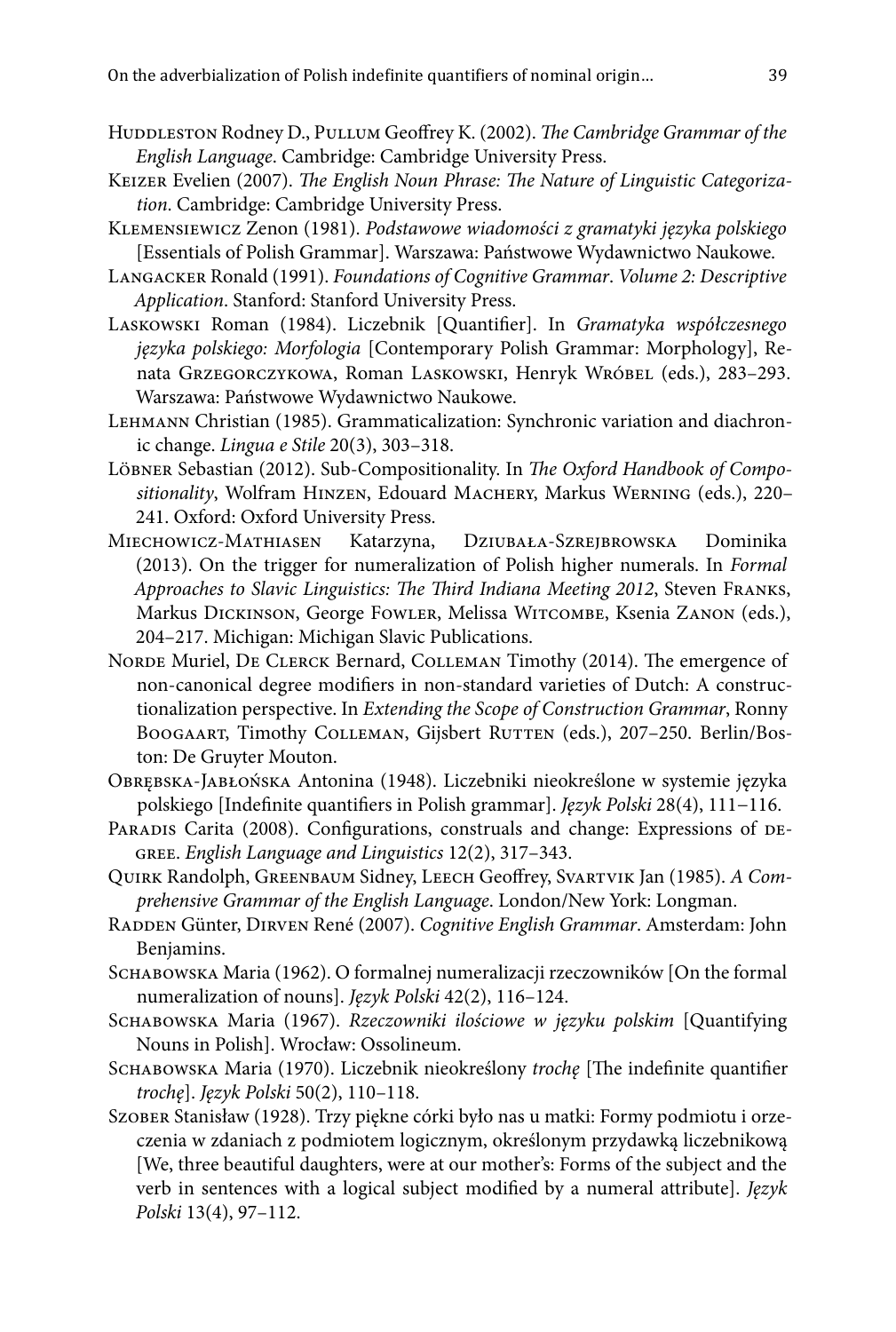- Traugott Elizabeth C. (2008). Grammaticalization, constructions and the incremental development of language: Suggestions from the development of degree modifiers in English. In *Variation, Selection, Development – Probing the Evolutionary Model of Language Change*, Regine ECKARDT, Gerhard JÄGER, Tonjes VEENSTRA (eds.), 219–250. Berlin/New York: Mouton de Gruyter.
- Verveckken Katrien D. (2015). *Binominal Quantifiers in Spanish: Conceptually-driven Analogy in Diachrony and Synchrony*. Berlin/Boston: Mouton de Gruyter.
- Willim Ewa (2006). *Event, Individuation and Countability: A Study with Special Reference to English and Polish*. Kraków: Jagiellonian University Press.
- Willim Ewa (2007). Liczba jako kategoria gramatyczna i pojęciowa [Number in grammar and cognition]. *Studia Linguistica Universitatis Iagellonicae Cracoviensis*  (*SLing*) 124, 175–192.

#### Sources

- Boryś Wiesław (2005). *Słownik etymologiczny języka polskiego* [Etymological Dictionary of Polish]. Kraków: Wydawnictwo Literackie.
- Brückner Aleksander (1927). *Słownik etymologiczny języka polskiego* [Etymological Dictionary of Polish]. Kraków: Krakowska Spółka Wydawnicza.
- ESJP17i18 = *Elektroniczny słownik języka polskiego XVII i XVIII wieku* [Electronic Dictionary of 17<sup>th</sup>- and 18<sup>th</sup>-Century Polish]. Retrieved from https://sxvii.pl (accessed 10.08.2018).
- Hłyń Maria (2008). Listy Marii z Gniewoszów Harsdorfowej do Heleny Mycielskiej. Cz. 2 [The letters of Maria Horsdorfowa, née Gniewosz, to Helena Mycielska. Part 2]. *Pamiętnik Biblioteki Kórnickiej* 28. 243–285. Retrieved from http://www.wbc. poznan.pl/Content/378445/469655.pdf (accessed 15.03.2019).
- KorBa = Gruszczyński Włodzimierz (2013–2017). *Elektroniczny korpus tekstów polskich z XVII i XVIII w*. (*Korpus barokowy*) [Electronic Corpus of Polish Texts from the 17th and the 18th Centuries; Baroque Corpus]. Retrieved from http://www. korba.edu.pl/query\_corpus/ (accessed 15.08.2018).
- KP16 = Korpus polszczyzny XVI wieku [Corpus of 16<sup>th</sup>-Century Polish]. Retrieved from https://spxvi.edu.pl/korpus/teksty/ (accessed 10.08.2018).
- KP1830-1918 = BILIŃSKA Joanna, DERWOJEDOWA Magdalena, KWIECIEŃ Monika, Kieraś Witold (2016). Korpus polszczyzny 1830–1918. Retrieved from https:// szukajwslownikach.uw.edu.pl/f19/ (accessed 15.09.2018).
- KSJP17i18 = *Kartoteka Słownika języka polskiego XVII i 1. połowy XVIII wieku: Marszałkowstwo–Matka1* [Card Index of the Dictionary of the Polish Language Spoken in the  $17<sup>th</sup>$  and the Former Half of the  $18<sup>th</sup>$  Century: Marszałkowstwo– Matka1]. Retrieved from http://www.rcin.org.pl/publication/20029 (accessed 10.08.2018).
- KSJP17i18 = *Kartoteka Słownika języka polskiego XVII i 1. połowy XVIII wieku: Odpór– Odrzucony* [Card Index of the Dictionary of the Polish Language Spoken in the 17<sup>th</sup> and the Former Half of the 18<sup>th</sup> Century: Odpór-Odrzucony]. Retrieved from http://www.rcin.org.pl/publication/20029 (accessed 10.08.2018).
- KTSP = *Korpus tekstów staropolskich* [Corpus of Old Polish Texts]. IJP PAN: Kraków. Retrieved from https://ijp.pan.pl/publikacje-i-materialy/zasoby/korpus-tekstowstaropolskich/ (accessed 10.08.2018).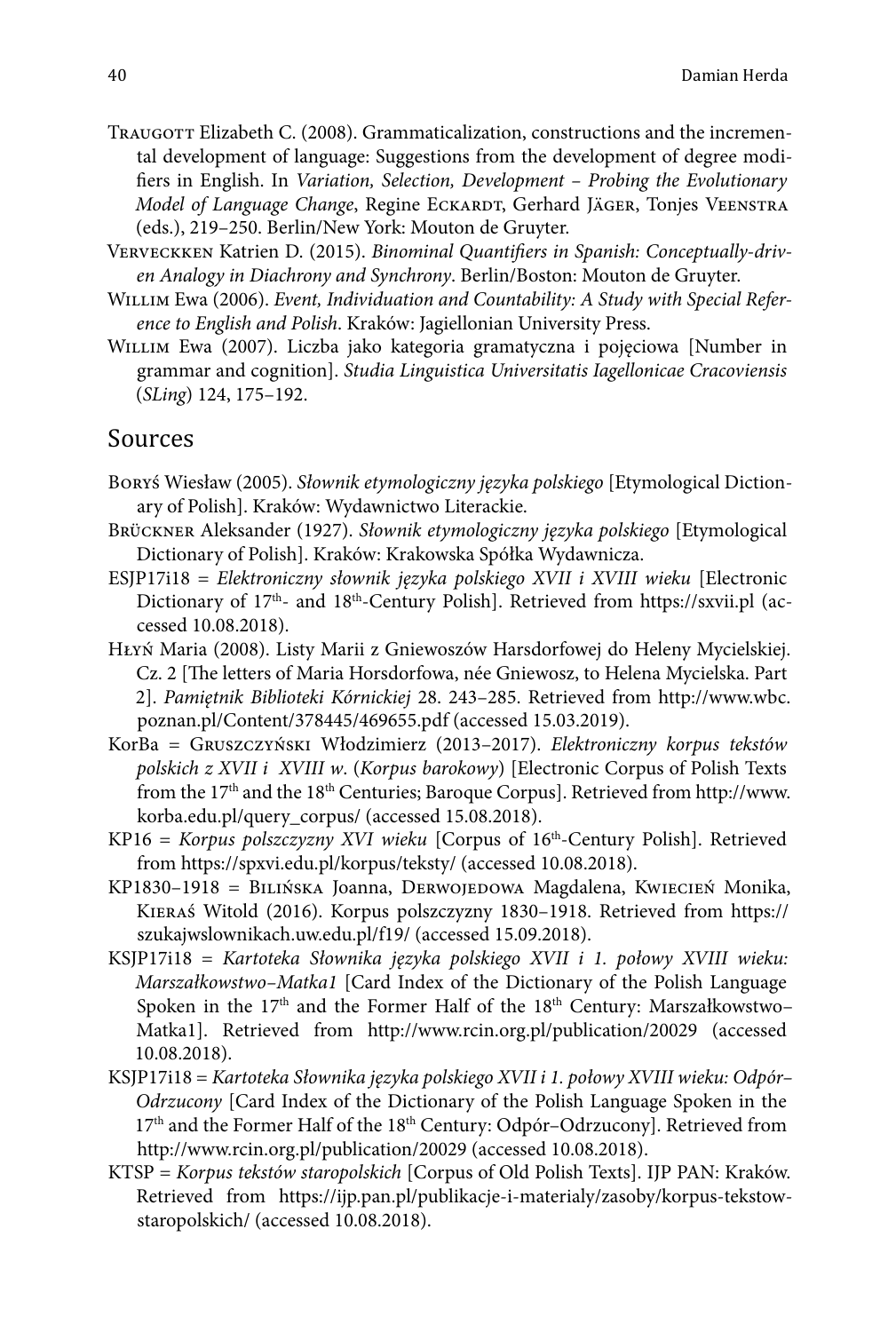- NKJP = Bańko Mirosław, Górski Rafał L., Lewandowska-Tomaszczyk Barbara, Łaziński Marek, Pęzik Piotr, Przepiórkowski Adam (2008–2012). *Narodowy Korpus Języka Polskiego* [National Corpus of Polish]. Retrieved from http://nkjp.pl/ poliqarp/ (accessed 10.08.2018).
- SD = Doroszewski Witold (1958–1969). *Słownik języka polskiego* (*Słownik Doroszewskiego*) [Dictionary of Polish; Doroszewski's Dictionary]. Warszawa: Państwowe Wydawnictwo Naukowe. Retrieved from https://sjp.pwn.pl/doroszewski/ (accessed 10.08.2018).
- SL = Linde Samuel (1855). *Słownik języka polskiego* (*Słownik Lindego*)*: Tom II: G–L*  [Dictionary of Polish; Linde's Dictionary: Vol. 2: G–L]. Lwów: Ossolineum.
- SL = Linde Samuel (1857). *Słownik języka polskiego* (*Słownik Lindego*)*: Tom III: M–O*  [Dictionary of Polish; Linde's Dictionary: Vol. 3: M–O]. Lwów: Ossolineum.
- SL = Linde Samuel (1859). *Słownik języka polskiego* (*Słownik Lindego*)*: Tom V: R–T*  [Dictionary of Polish; Linde's Dictionary: Vol. 5: R–T]. Lwów: Ossolineum.
- SP16 = Mayenowa Maria R. (ed.). (1981). *Słownik polszczyzny XVI wieku: Tom XIII: M–Miegotny* [Dictionary of 16th-Century Polish: Vol. 13: M–Miegotny]*.* Wrocław: Ossolineum.
- SP16 = Mayenowa Maria R. (ed.). (1991). *Słownik polszczyzny XVI wieku: Tom XX: Ociaple-Odżywotny* [Dictionary of 16<sup>th</sup>-Century Polish: Vol. 20: Ociaple-Odżywotny]. Wrocław: Ossolineum.
- SSP = Urbańczyk Stanisław (ed.). (1965–1969). *Słownik staropolski: Tom V: N–Ó*  [Old Polish Dictionary: Vol. 5: N–Ó]. Wrocław: Ossolineum.
- SSP = Urbańczyk Stanisław (ed.). (1982–1987). *Słownik staropolski: Tom IX: Ściadły– Używowanie* [Old Polish Dictionary: Vol. 9: Ściadły–Używowanie]. Wrocław: Ossolineum.
- SWar = KARŁOWICZ Jan, KRYŃSKI Adam, NIEDŹWIEDZKI Władysław (eds.). (1902). *Słownik języka polskiego* (*Słownik warszawski*)*: Tom II: H–M* [Dictionary of Polish; Warsaw Dictionary: Vol. 2: H–M]. Warszawa: Kasa im. Mianowskiego.
- SWar = KARŁOWICZ Jan, KRYŃSKI Adam, NIEDŹWIEDZKI Władysław (eds.). (1904). *Słownik języka polskiego* (*Słownik warszawski*)*: Tom III: N–Ó* [Dictionary of Polish; Warsaw Dictionary: Vol. 3: N–Ó]. Warszawa: Kasa im. Mianowskiego.
- SWar = KARŁOWICZ Jan, KRYŃSKI Adam, NIEDŹWIEDZKI Władysław (eds.). (1919). *Słownik języka polskiego* (*Słownik warszawski*)*: Tom VII: T–Y* [Dictionary of Polish; Warsaw Dictionary: Vol. 7: T–Y]. Warszawa: Kasa im. Mianowskiego.
- SWar = KARŁOWICZ Jan, KRYŃSKI Adam, NIEDŹWIEDZKI Władysław (eds.). (1927). *Słownik języka polskiego* (*Słownik warszawski*)*: Tom VIII: Z–Ż* [Dictionary of Polish; Warsaw Dictionary: Vol. 8: Z–Ż]. Warszawa: Kasa im. Mianowskiego.
- SWil = ZDANOWICZ Aleksander, Szyszko Michał B., FILIPOWICZ January, TOMASZE-WICZ Walerian, Czepieliński Florian, Korotyński Wincenty, Trentowski Bronisław F. (eds.). (1861). *Słownik języka polskiego* (*Słownik wileński*). [Dictionary of Polish; Vilnius Dictionary]. Wilno: Maurycy Orgelbrand. Retrieved from https://eswil.ijp.pan.pl (accessed 10.08.2018).
- USJP = Dubisz Stanisław (ed.) (2003a). *Uniwersalny słownik języka polskiego: Tom 2: K–Ó* [Universal Dictionary of Polish: Vol. 2: K–Ó]. Warszawa: Wydawnictwo Naukowe PWN.